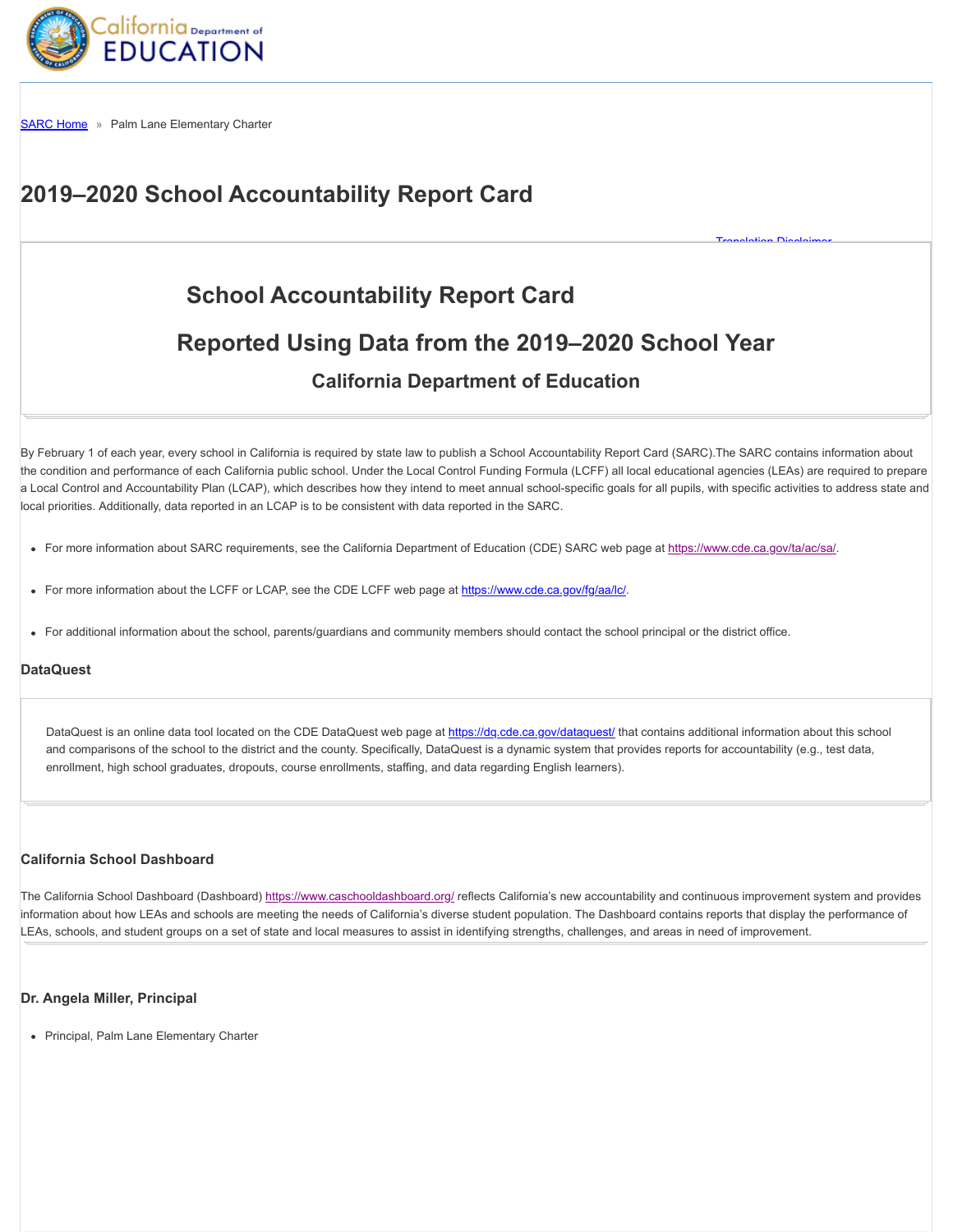

#### **About Our School**

I am happy to continue to serve the students at Palm Lane Elementary Charter School during this unprecedented 2020-2021 school year. The strength in our programs and resiliency of our staff has been challenged, however, Palm Lane students continue to meet expectations while doing so safely. Our focus this school year has been on student engagement, academic recovery, targeted English Language Development, and family support. We strive to ensure that students receive high-quality instruction in an environment that promotes positive moral and character development while working towards building 21st Century skills. Our students receive a well-rounded education with a focus on Science, Technology, Engineering, Arts, and Math (STEAM) in a digital learning environment that empowers students and accelerates learning so that students can meet and surpass grade-level standards. Students are expected to successfully meet the California Common Core Standards through instruction that is tailored to meet their unique needs through evidence-based, pedagogical strategies such as inquiry-based science exploration, differentiation, cooperative learning, and the uses multiple methods of assessing students frequently to check for understanding.

The STEAM model Palm Lane uses offers opportunities for students to conceptualize ideas through concrete representations and hands-on, real-world activities. It also encourages the use of higher-order thinking skills to solve problems and apply new knowledge to real-life experiences. This level of thinking and learning allows our students to maximize their creativity, effectively collaborate with peers, demonstrate unparalleled critical thinking, and clearly communicate thoughts and ideas.

Our data-driven decision-making culture is the foundation of our success, as we continuously assess all aspects of our school's program for efficacy, efficiency, and in realtime. Through on-going monitoring and feedback, multiple forms of data are analyzed and used to enhance Palm Lane's programs for both students and staff. Findings from our data analysis are shared with stakeholders (board, staff, parents, students, community) on a regular basis, and are used to adjust the programs Palm Lane offers accordingly. In addition, the findings of our data analysis are used to enhance communication with all stakeholders by sharing with families their child's progress.

At Palm Lane Elementary Charter School, we have created a safe and respectful learning environment. Our Character Education Program, Positive Behavior Intervention and Supports (PBIS), is necessary for students to be able to grow into accountable and responsible citizens through character-building and social skills development. This program includes social and emotional learning, study skills, ways to deal with environmental factors that impede learning, conflict resolution, exercising self-discipline, and promotes college and career readiness. Life and leadership skills themes are integrated into broader school-wide activities including assemblies, field trips, school displays, announcements, and lessons found in the core curriculum.

Palm Lane's STEAM Program has given student's a chance to interact with technology in a way that also builds other academic skills. In Palm Lane's Robotics Lab, students enhance their 21st Century skills by demonstrating their coding abilities using Ozobots and Cubelets. Palm Lane's STEAM lab has been enhanced so that students in grades TK – 6 can use inquiry-based science skills to investigate scientific phenomena, conduct research, and test hypotheses. Discovery kits aligned with the Next Generation Science Standards (NGSS) have been added to our STEAM program to promote collaboration, creativity, critical thinking, and communication.

Palm Lane has instructional aides at every grade level who work with the classroom teacher to identify student needs and design small-group activities that help to develop deficit skill areas or provide enrichment. During in-person instruction, Palm Lane's daily schedule begins with one hour of school-wide universal access time where students receive additional support in Language Arts, Math, or English Language Development (ELD). Additionally, all TK-6th grade teachers have a dedicated writing block built into their daily schedule where teachers use the Writing Units of Study to teach students systematic writing skills at all grade levels. We look forward to enhancing our Language Arts program by adding Reading Units of Study in Fall 2021.

Since August 2020, our distance learning program had allowed students to continue to receive daily, direct instruction in core subject areas. Our school schedules have been strategically designed to allow students to receive at least 90 minutes per day of Language Arts Instruction, 90 Minutes of Math instruction, and 45-60 minutes of English Language Development. Additionally, each teacher has an additional hour built into their daily schedule in the afternoons to Wednesday morning, students receive Social-Emotional, Social Studies, and Science/STEM instruction. In the afternoons, teachers meet in PLCs to vertically or horizontally plan, attend trainings and meetings, or individually plan instruction for their students.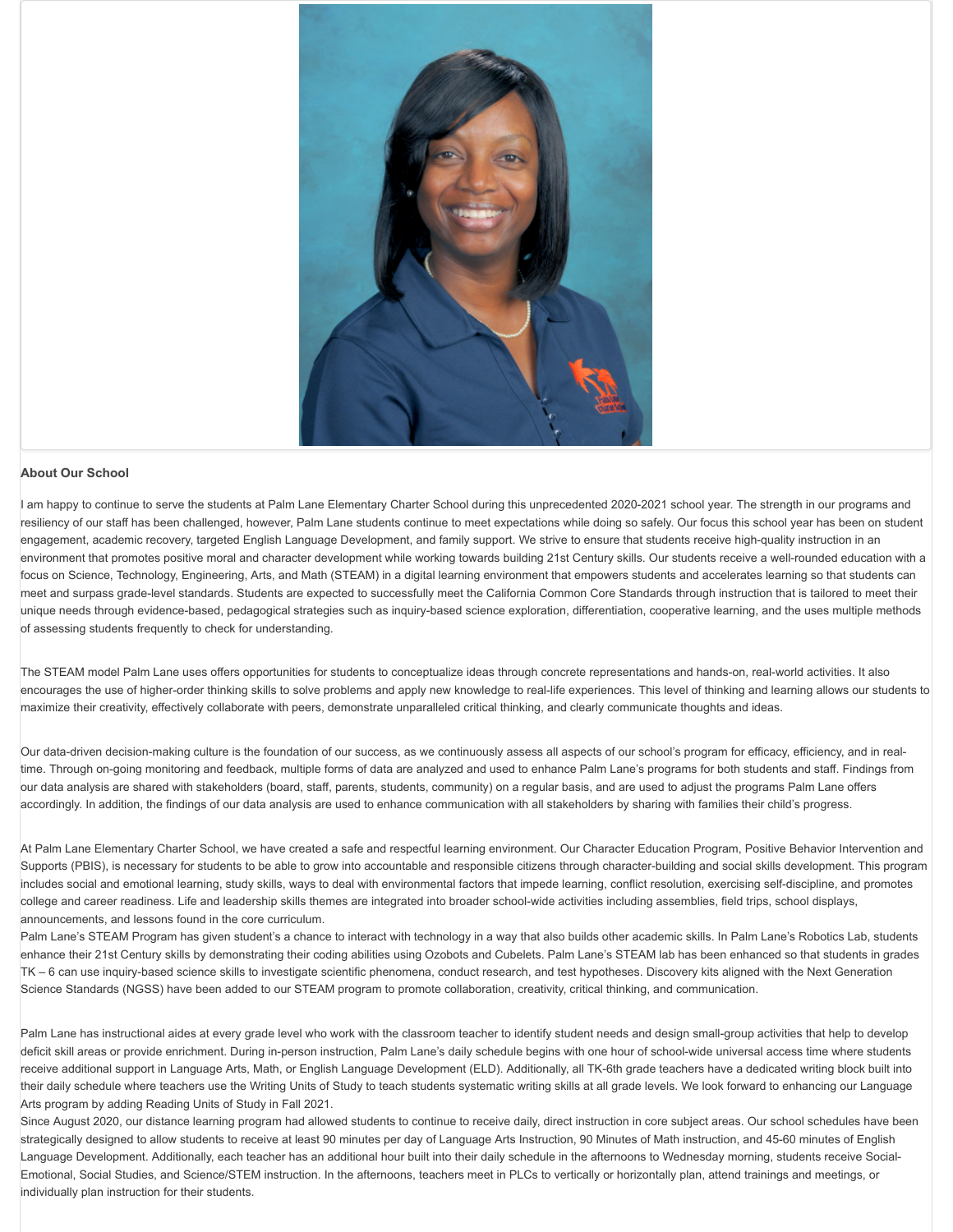Parent participation is also the pinnacle to Palm Lane's success. Parents are invited to actively and regularly engage in their child's academic experiences. During normal, inperson learning, parents are invited to volunteer in their child's classroom, attend school-wide events and support programs that Palm Lane provides to its students. The commitment between Palm Lane and its parent groups ensures that the connection between home and school is continuous and supportive. We have been committed to ensuring our families continue to have access to food and other much-needed resources during our distance learning program. Prior to December 2020, we have partnered with community organizations to host food drives and parenting classes. We also have a community feeding program to provide 7 days of breakfast and lunch for any child under 18 in our school community. To further ensure students have access to full, high-quality meals, we continued to serve our families during all school holidays and breaks. Having a dedicated teaching staff, committed support staff, and an active parent population makes Palm Lane a wonderful place to serve and learn. The students at Palm Lane are pioneers in their own time as they navigate through these unprecedented times will remaining committed to being respectful and responsible. I am humbled and fortunate to serve as Palm Lane's principal, and I look forward to continuing to provide high-quality service and leadership to our students.

Warm Regards, Dr. Angela L. Miller, Principal Palm Lane Elementary Charter School

#### **Contact**

Palm Lane Elementary Charter 1646 West Palm Ln. Anaheim, CA 92802-2007

Phone: 657-223-0648 Email: [info@palmlanecharterschool.org](mailto:info@palmlanecharterschool.org)

#### **About This School**

#### **Contact Information (School Year 2020–2021)**

|                                                    | District Contact Information (School Year 2020-2021) |  |  |  |
|----------------------------------------------------|------------------------------------------------------|--|--|--|
| <b>District Name</b>                               | Anaheim Elementary                                   |  |  |  |
| <b>Phone Number</b>                                | $(714) 517 - 7500$                                   |  |  |  |
| Superintendent                                     | Christopher Downing, Ed.D.                           |  |  |  |
| <b>Email Address</b>                               | cdowning@aesd.org                                    |  |  |  |
| Website                                            | http://www.aesd.org                                  |  |  |  |
|                                                    |                                                      |  |  |  |
| School Contact Information (School Year 2020-2021) |                                                      |  |  |  |
| <b>School Name</b>                                 | Palm Lane Elementary Charter                         |  |  |  |

| <b>Street</b>       | 1646 West Palm Ln.           |
|---------------------|------------------------------|
| City, State, Zip    | Anaheim, Ca, 92802-2007      |
| <b>Phone Number</b> | 657-223-0648                 |
| Principal           | Dr. Angela Miller, Principal |
|                     |                              |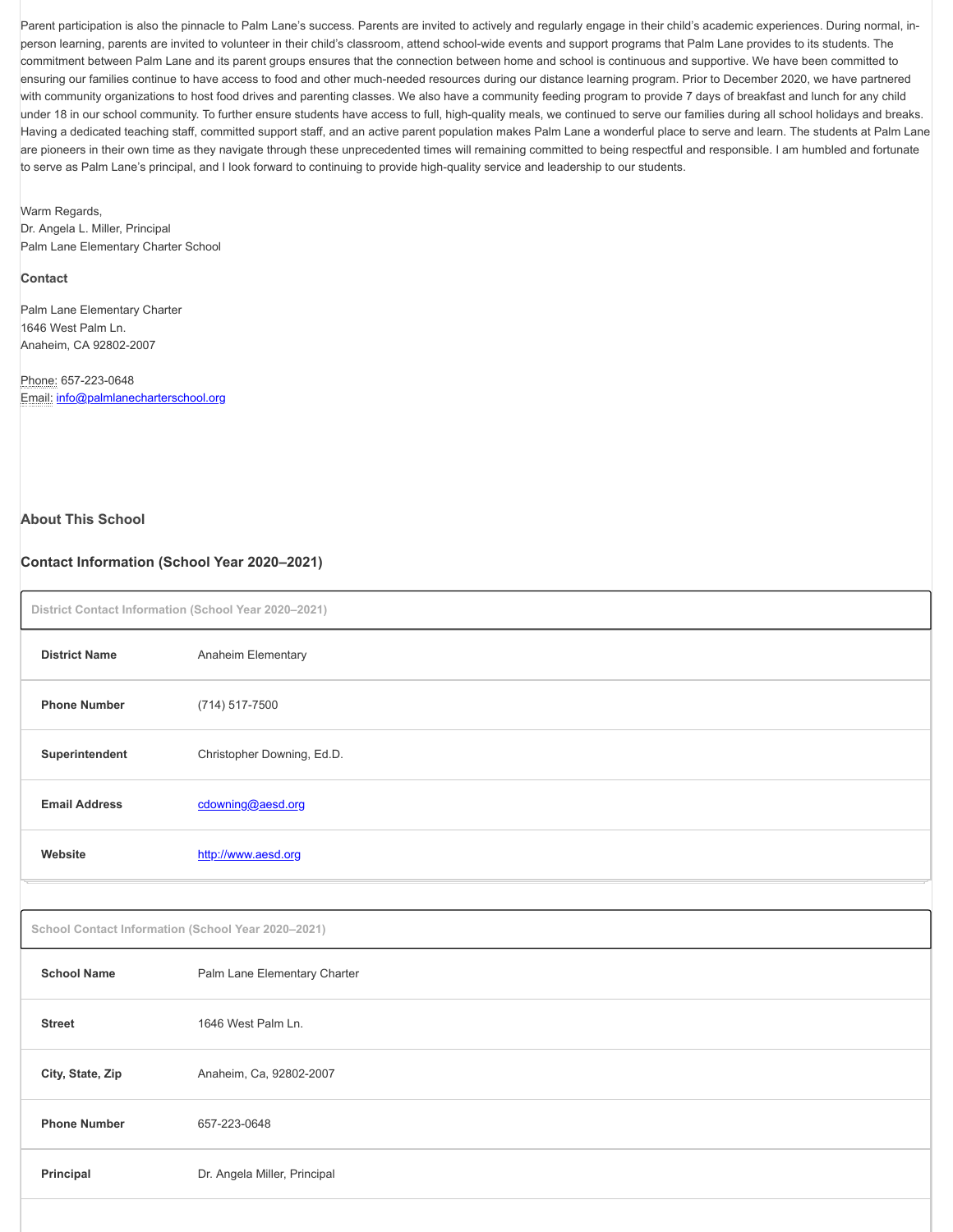| <b>Email Address</b>                        | info@palmlanecharterschool.org |
|---------------------------------------------|--------------------------------|
| Website                                     | www.palmlanecharterschool.org/ |
| <b>County-District-School</b><br>(CDS) Code | 30664236027379                 |

*Last updated: 1/4/2021*

*Last updated: 1/4/2021*

#### **Student Enrollment by Grade Level (School Year 2019–2020)**

| <b>Grade Level</b>        | Kindergarten | Grade 1 | Grade $21$ | Grade 3 |    | Grade 4   Grade 5 | Grade 6 | <b>Total Enrollment</b> |
|---------------------------|--------------|---------|------------|---------|----|-------------------|---------|-------------------------|
| <b>Number of Students</b> | 52           | 44      | 38         | 48      | 34 | 56                | 40      | 312                     |



#### **Student Enrollment by Student Group (School Year 2019–2020)**

**Student Group** Black or African American Filipino Hispanic or Latino Native Hawaiian or Pacific Islander American Indian or Alaska Native Asian **Percent of Total Enrollment** 3.80 % 0.30 % 1.30 % 1.00 % 86.20 % 1.90 %  $\left\Vert \cdot\right\Vert$  $\bar{\mathbf{r}}$ Socioeconomically Disadvantaged **Student Group (Other)** Foster Youth Homeless English Learners Students with Disabilities **Percent of Total Enrollment** 88.10 % 64.40 % 11.50 %  $\frac{0}{0}$  $\frac{0}{0}$ 

# **State Priority: Basic**

The SARC provides the following information relevant to the State priority: Basic (Priority 1):

Degree to which teachers are appropriately assigned and fully credentialed in the subject area and for the pupils they are teaching;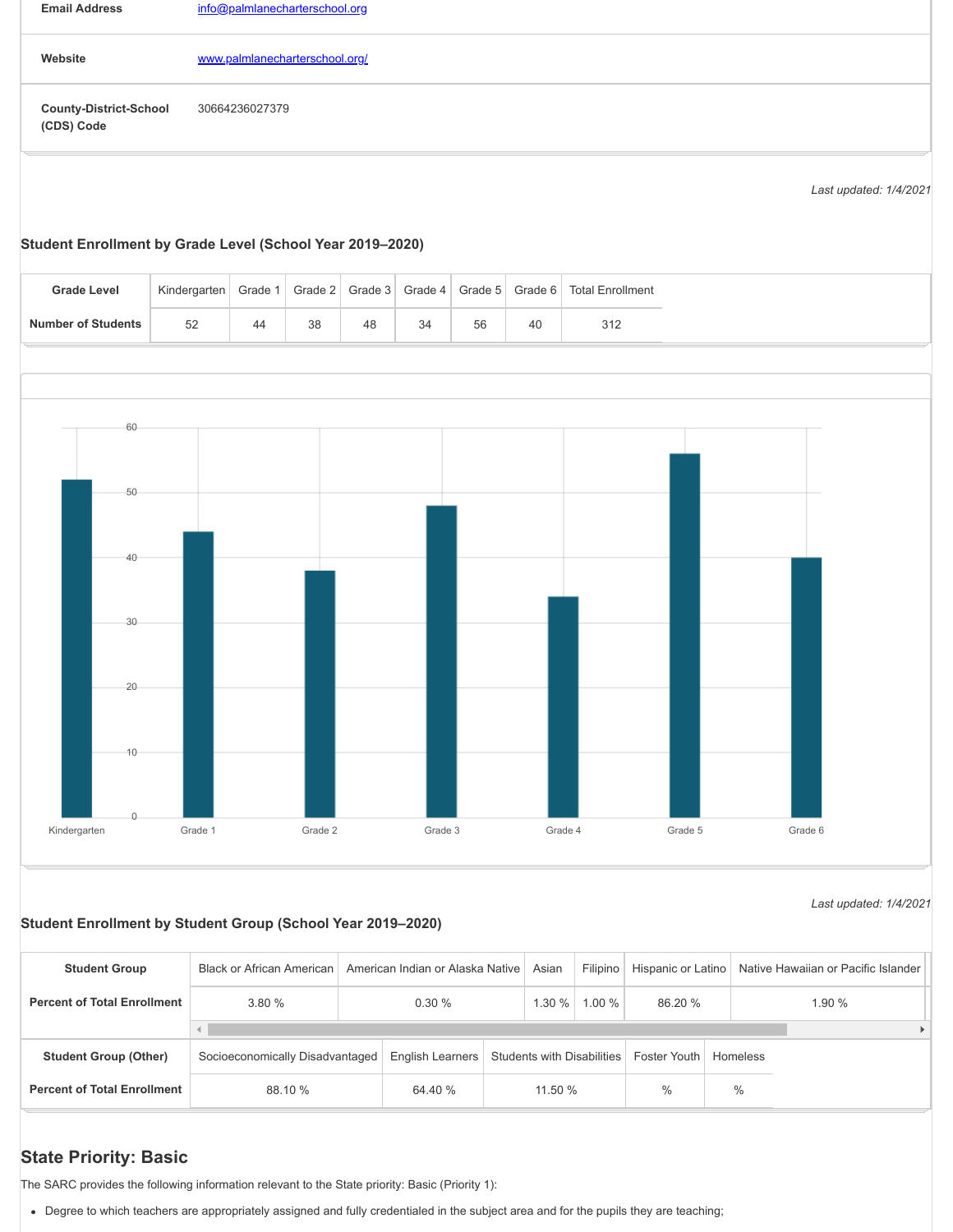- Pupils have access to standards-aligned instructional materials; and
- School facilities are maintained in good repair

# **Teacher Credentials**

| <b>Teachers</b>                                                             | School<br>2018-2019 | School<br>2019-2020 | School<br>2020-2021 | <b>District</b><br>2020-2021 |
|-----------------------------------------------------------------------------|---------------------|---------------------|---------------------|------------------------------|
| With Full Credential                                                        | 17                  | 15                  | 16                  | 16                           |
| Without Full Credential                                                     | 0                   | $\Omega$            |                     |                              |
| Teachers Teaching Outside Subject Area of Competence (with full credential) | 0                   |                     |                     |                              |



*Last updated: 1/5/2021*

### **Teacher Misassignments and Vacant Teacher Positions**

| Indicator                                      | 2018-2019 | 2019-2020 | 2020-2021 |
|------------------------------------------------|-----------|-----------|-----------|
| Misassignments of Teachers of English Learners |           |           |           |
| Total Teacher Misassignments*                  |           |           |           |
| Vacant Teacher Positions                       |           |           |           |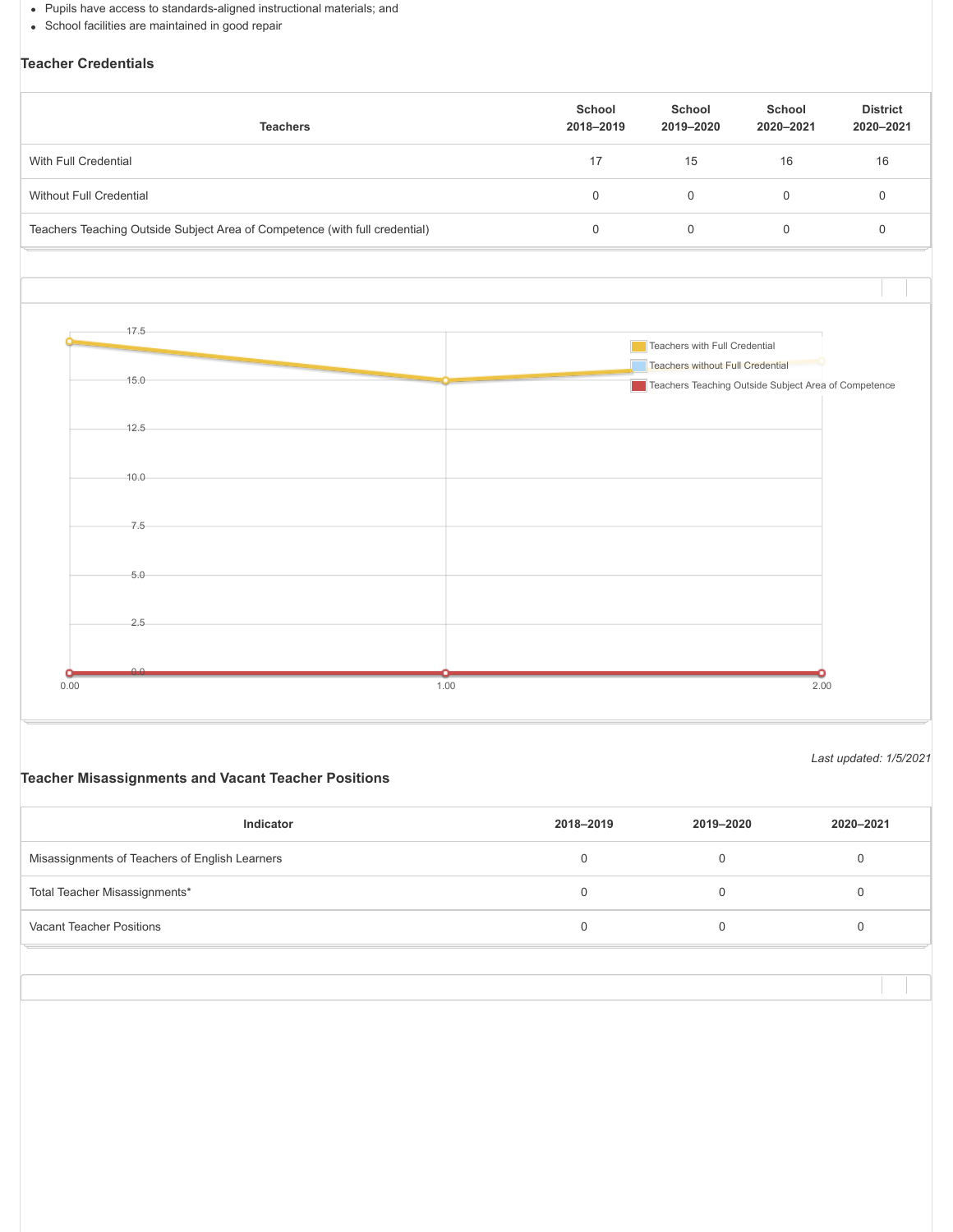

Note: "Misassignments" refers to the number of positions filled by teachers who lack legal authorization to teach that grade level, subject area, student group, etc. \* Total Teacher Misassignments includes the number of Misassignments of Teachers of English Learners.

*Last updated: 1/5/2021*

#### **Quality, Currency, Availability of Textbooks and Other Instructional Materials (School Year 2020–2021)**

Year and month in which the data were collected: August 2020

| Subject               | Textbooks and Other Instructional Materials/year of<br>Adoption                                                                                                                                                                                 | <b>From Most Recent</b><br>Adoption? | <b>Percent Students Lacking Own</b><br><b>Assigned Copy</b> |
|-----------------------|-------------------------------------------------------------------------------------------------------------------------------------------------------------------------------------------------------------------------------------------------|--------------------------------------|-------------------------------------------------------------|
| Reading/Language Arts | <b>Grade Kindergarten</b><br>National Geographic Learning (2018). Reach for Reading K<br>Practice Books.<br>Cengage;<br>MY NGCOnnect Online teacher and student licenses; various<br>additional<br>support instructional<br>materials included. | Yes                                  | 0.00%                                                       |
|                       | Grade 1<br>National Geographic Learning (2018). Reach for Reading 1<br>Practice Books.<br>Cengage;<br>MY NGConnect Online teacher and student licenses; various<br>additional<br>support instructional<br>materials included.                   |                                      |                                                             |
|                       | Grade 2<br>National Geographic Learning (2018). Reach for Reading 2<br>Practice Books.<br>Cengage;<br>MY NGConnect Online teacher and student licenses; various<br>additional<br>support instructional<br>materials included.                   |                                      |                                                             |
|                       | Grade 3<br>National Geographic Learning (2018). Reach for Reading 3<br>Practice Books.<br>Cengage;                                                                                                                                              |                                      |                                                             |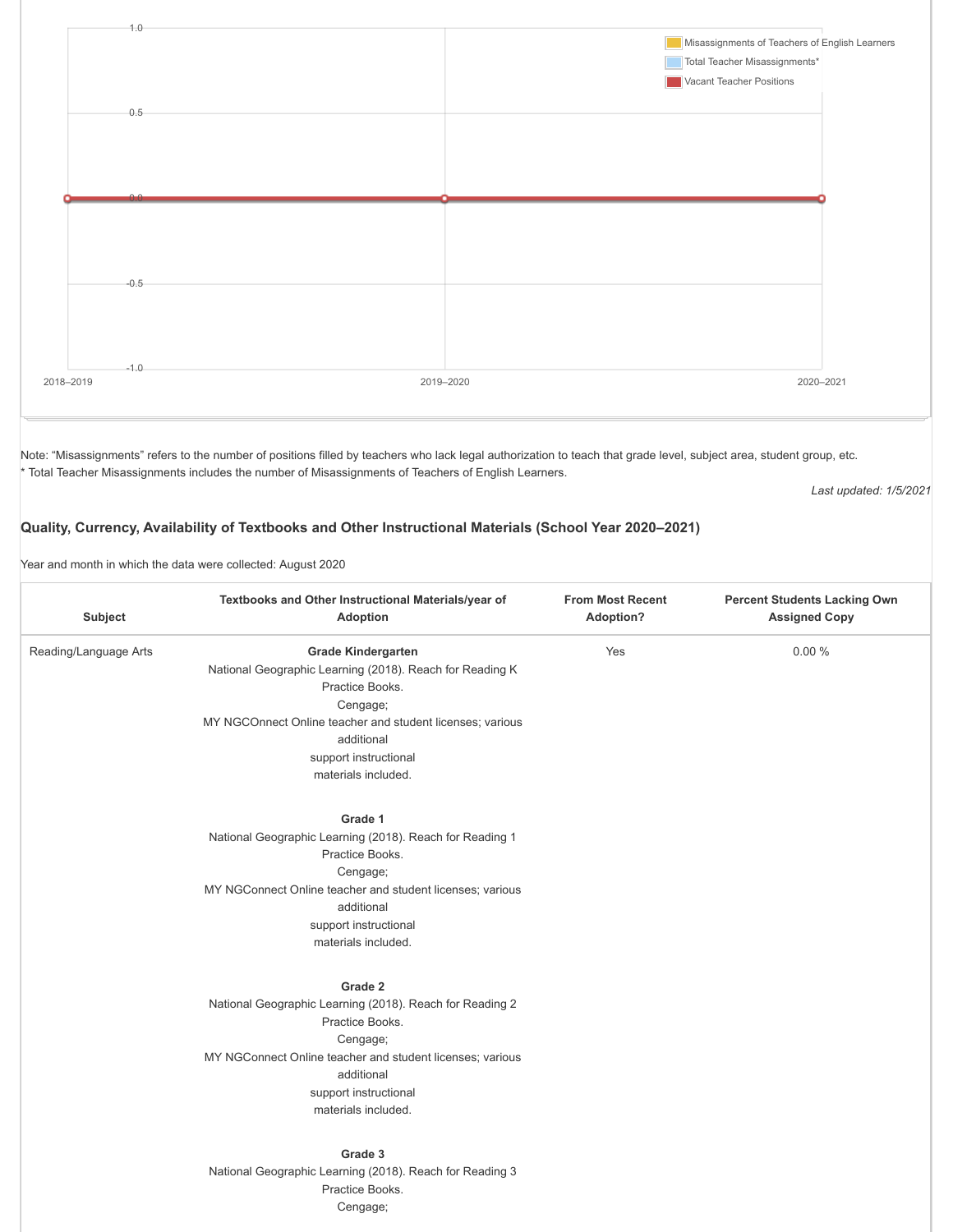| MY NGConnect Online teacher and student licenses; various<br>additional<br>support instructional<br>materials included.<br>Grade 4<br>National Geographic Learning (2018). Reach for Reading 4<br>Practice Books.<br>Cengage;<br>MY NGConnect Online teacher and student licenses; various<br>additional<br>support instructional<br>materials included.<br>Grade 5<br>National Geographic Learning (2018). Reach for Reading 5<br>Practice Books.<br>Cengage;<br>MY NGConnect Online teacher and student licenses; various<br>additional<br>support instructional<br>materials included.<br>Grade 6<br>National Geographic Learning (2018). Reach for Reading 6<br>Practice Books.<br>Cengage;<br>MY NGConnect Online teacher and student licenses; various<br>additional<br>support instructional<br>materials included.<br><b>Mathematics</b><br>Grade K: Go Math! California Premium Teacher Resource<br>Yes<br>0.00%<br>Package<br>Print with Digital License.<br>Grade: Kindergarten<br>Material Type: Student Materials<br>Format: Mixed Kits<br>ISBN-13/EAN: 9780544492240<br>ISBN-10: 0544492242<br>Product Code: 1603508<br>National/State: California<br>Copyright Year: 2015<br>Grade: 1<br>Material Type: Student Materials<br>Format: Mixed Kits<br>ISBN-13/EAN: 9780544492264<br>ISBN-10: 0544492269<br>Product Code: 1603510<br>National/State: California<br>Copyright Year: 2015<br>Grade: 2<br>Material Type: Student Materials<br>Format: Mixed Kits<br>ISBN-13/EAN: 9780544492288<br>ISBN-10: 0544492285<br>Product Code: 1603512<br>National/State: California<br>Copyright Year: 2015<br>Grade: 3<br>Material Type: Student Materials<br>Format: Mixed Kits<br>ISBN-13/EAN: 9780544492301<br>ISBN-10: 0544492307<br>Product Code: 1603514 | Subject | <b>Adoption</b> | <b>Adoption?</b> | <b>Assigned Copy</b> |
|------------------------------------------------------------------------------------------------------------------------------------------------------------------------------------------------------------------------------------------------------------------------------------------------------------------------------------------------------------------------------------------------------------------------------------------------------------------------------------------------------------------------------------------------------------------------------------------------------------------------------------------------------------------------------------------------------------------------------------------------------------------------------------------------------------------------------------------------------------------------------------------------------------------------------------------------------------------------------------------------------------------------------------------------------------------------------------------------------------------------------------------------------------------------------------------------------------------------------------------------------------------------------------------------------------------------------------------------------------------------------------------------------------------------------------------------------------------------------------------------------------------------------------------------------------------------------------------------------------------------------------------------------------------------------------------------------------------------------------------------------------------|---------|-----------------|------------------|----------------------|
|                                                                                                                                                                                                                                                                                                                                                                                                                                                                                                                                                                                                                                                                                                                                                                                                                                                                                                                                                                                                                                                                                                                                                                                                                                                                                                                                                                                                                                                                                                                                                                                                                                                                                                                                                                  |         |                 |                  |                      |
|                                                                                                                                                                                                                                                                                                                                                                                                                                                                                                                                                                                                                                                                                                                                                                                                                                                                                                                                                                                                                                                                                                                                                                                                                                                                                                                                                                                                                                                                                                                                                                                                                                                                                                                                                                  |         |                 |                  |                      |
|                                                                                                                                                                                                                                                                                                                                                                                                                                                                                                                                                                                                                                                                                                                                                                                                                                                                                                                                                                                                                                                                                                                                                                                                                                                                                                                                                                                                                                                                                                                                                                                                                                                                                                                                                                  |         |                 |                  |                      |
|                                                                                                                                                                                                                                                                                                                                                                                                                                                                                                                                                                                                                                                                                                                                                                                                                                                                                                                                                                                                                                                                                                                                                                                                                                                                                                                                                                                                                                                                                                                                                                                                                                                                                                                                                                  |         |                 |                  |                      |
|                                                                                                                                                                                                                                                                                                                                                                                                                                                                                                                                                                                                                                                                                                                                                                                                                                                                                                                                                                                                                                                                                                                                                                                                                                                                                                                                                                                                                                                                                                                                                                                                                                                                                                                                                                  |         |                 |                  |                      |
|                                                                                                                                                                                                                                                                                                                                                                                                                                                                                                                                                                                                                                                                                                                                                                                                                                                                                                                                                                                                                                                                                                                                                                                                                                                                                                                                                                                                                                                                                                                                                                                                                                                                                                                                                                  |         |                 |                  |                      |
|                                                                                                                                                                                                                                                                                                                                                                                                                                                                                                                                                                                                                                                                                                                                                                                                                                                                                                                                                                                                                                                                                                                                                                                                                                                                                                                                                                                                                                                                                                                                                                                                                                                                                                                                                                  |         |                 |                  |                      |
|                                                                                                                                                                                                                                                                                                                                                                                                                                                                                                                                                                                                                                                                                                                                                                                                                                                                                                                                                                                                                                                                                                                                                                                                                                                                                                                                                                                                                                                                                                                                                                                                                                                                                                                                                                  |         |                 |                  |                      |
|                                                                                                                                                                                                                                                                                                                                                                                                                                                                                                                                                                                                                                                                                                                                                                                                                                                                                                                                                                                                                                                                                                                                                                                                                                                                                                                                                                                                                                                                                                                                                                                                                                                                                                                                                                  |         |                 |                  |                      |
|                                                                                                                                                                                                                                                                                                                                                                                                                                                                                                                                                                                                                                                                                                                                                                                                                                                                                                                                                                                                                                                                                                                                                                                                                                                                                                                                                                                                                                                                                                                                                                                                                                                                                                                                                                  |         |                 |                  |                      |
|                                                                                                                                                                                                                                                                                                                                                                                                                                                                                                                                                                                                                                                                                                                                                                                                                                                                                                                                                                                                                                                                                                                                                                                                                                                                                                                                                                                                                                                                                                                                                                                                                                                                                                                                                                  |         |                 |                  |                      |
|                                                                                                                                                                                                                                                                                                                                                                                                                                                                                                                                                                                                                                                                                                                                                                                                                                                                                                                                                                                                                                                                                                                                                                                                                                                                                                                                                                                                                                                                                                                                                                                                                                                                                                                                                                  |         |                 |                  |                      |
|                                                                                                                                                                                                                                                                                                                                                                                                                                                                                                                                                                                                                                                                                                                                                                                                                                                                                                                                                                                                                                                                                                                                                                                                                                                                                                                                                                                                                                                                                                                                                                                                                                                                                                                                                                  |         |                 |                  |                      |
|                                                                                                                                                                                                                                                                                                                                                                                                                                                                                                                                                                                                                                                                                                                                                                                                                                                                                                                                                                                                                                                                                                                                                                                                                                                                                                                                                                                                                                                                                                                                                                                                                                                                                                                                                                  |         |                 |                  |                      |
|                                                                                                                                                                                                                                                                                                                                                                                                                                                                                                                                                                                                                                                                                                                                                                                                                                                                                                                                                                                                                                                                                                                                                                                                                                                                                                                                                                                                                                                                                                                                                                                                                                                                                                                                                                  |         |                 |                  |                      |
|                                                                                                                                                                                                                                                                                                                                                                                                                                                                                                                                                                                                                                                                                                                                                                                                                                                                                                                                                                                                                                                                                                                                                                                                                                                                                                                                                                                                                                                                                                                                                                                                                                                                                                                                                                  |         |                 |                  |                      |
|                                                                                                                                                                                                                                                                                                                                                                                                                                                                                                                                                                                                                                                                                                                                                                                                                                                                                                                                                                                                                                                                                                                                                                                                                                                                                                                                                                                                                                                                                                                                                                                                                                                                                                                                                                  |         |                 |                  |                      |
|                                                                                                                                                                                                                                                                                                                                                                                                                                                                                                                                                                                                                                                                                                                                                                                                                                                                                                                                                                                                                                                                                                                                                                                                                                                                                                                                                                                                                                                                                                                                                                                                                                                                                                                                                                  |         |                 |                  |                      |
|                                                                                                                                                                                                                                                                                                                                                                                                                                                                                                                                                                                                                                                                                                                                                                                                                                                                                                                                                                                                                                                                                                                                                                                                                                                                                                                                                                                                                                                                                                                                                                                                                                                                                                                                                                  |         |                 |                  |                      |
|                                                                                                                                                                                                                                                                                                                                                                                                                                                                                                                                                                                                                                                                                                                                                                                                                                                                                                                                                                                                                                                                                                                                                                                                                                                                                                                                                                                                                                                                                                                                                                                                                                                                                                                                                                  |         |                 |                  |                      |
|                                                                                                                                                                                                                                                                                                                                                                                                                                                                                                                                                                                                                                                                                                                                                                                                                                                                                                                                                                                                                                                                                                                                                                                                                                                                                                                                                                                                                                                                                                                                                                                                                                                                                                                                                                  |         |                 |                  |                      |
|                                                                                                                                                                                                                                                                                                                                                                                                                                                                                                                                                                                                                                                                                                                                                                                                                                                                                                                                                                                                                                                                                                                                                                                                                                                                                                                                                                                                                                                                                                                                                                                                                                                                                                                                                                  |         |                 |                  |                      |
|                                                                                                                                                                                                                                                                                                                                                                                                                                                                                                                                                                                                                                                                                                                                                                                                                                                                                                                                                                                                                                                                                                                                                                                                                                                                                                                                                                                                                                                                                                                                                                                                                                                                                                                                                                  |         |                 |                  |                      |
|                                                                                                                                                                                                                                                                                                                                                                                                                                                                                                                                                                                                                                                                                                                                                                                                                                                                                                                                                                                                                                                                                                                                                                                                                                                                                                                                                                                                                                                                                                                                                                                                                                                                                                                                                                  |         |                 |                  |                      |
|                                                                                                                                                                                                                                                                                                                                                                                                                                                                                                                                                                                                                                                                                                                                                                                                                                                                                                                                                                                                                                                                                                                                                                                                                                                                                                                                                                                                                                                                                                                                                                                                                                                                                                                                                                  |         |                 |                  |                      |
|                                                                                                                                                                                                                                                                                                                                                                                                                                                                                                                                                                                                                                                                                                                                                                                                                                                                                                                                                                                                                                                                                                                                                                                                                                                                                                                                                                                                                                                                                                                                                                                                                                                                                                                                                                  |         |                 |                  |                      |
|                                                                                                                                                                                                                                                                                                                                                                                                                                                                                                                                                                                                                                                                                                                                                                                                                                                                                                                                                                                                                                                                                                                                                                                                                                                                                                                                                                                                                                                                                                                                                                                                                                                                                                                                                                  |         |                 |                  |                      |
|                                                                                                                                                                                                                                                                                                                                                                                                                                                                                                                                                                                                                                                                                                                                                                                                                                                                                                                                                                                                                                                                                                                                                                                                                                                                                                                                                                                                                                                                                                                                                                                                                                                                                                                                                                  |         |                 |                  |                      |
|                                                                                                                                                                                                                                                                                                                                                                                                                                                                                                                                                                                                                                                                                                                                                                                                                                                                                                                                                                                                                                                                                                                                                                                                                                                                                                                                                                                                                                                                                                                                                                                                                                                                                                                                                                  |         |                 |                  |                      |
|                                                                                                                                                                                                                                                                                                                                                                                                                                                                                                                                                                                                                                                                                                                                                                                                                                                                                                                                                                                                                                                                                                                                                                                                                                                                                                                                                                                                                                                                                                                                                                                                                                                                                                                                                                  |         |                 |                  |                      |
|                                                                                                                                                                                                                                                                                                                                                                                                                                                                                                                                                                                                                                                                                                                                                                                                                                                                                                                                                                                                                                                                                                                                                                                                                                                                                                                                                                                                                                                                                                                                                                                                                                                                                                                                                                  |         |                 |                  |                      |
|                                                                                                                                                                                                                                                                                                                                                                                                                                                                                                                                                                                                                                                                                                                                                                                                                                                                                                                                                                                                                                                                                                                                                                                                                                                                                                                                                                                                                                                                                                                                                                                                                                                                                                                                                                  |         |                 |                  |                      |
|                                                                                                                                                                                                                                                                                                                                                                                                                                                                                                                                                                                                                                                                                                                                                                                                                                                                                                                                                                                                                                                                                                                                                                                                                                                                                                                                                                                                                                                                                                                                                                                                                                                                                                                                                                  |         |                 |                  |                      |
|                                                                                                                                                                                                                                                                                                                                                                                                                                                                                                                                                                                                                                                                                                                                                                                                                                                                                                                                                                                                                                                                                                                                                                                                                                                                                                                                                                                                                                                                                                                                                                                                                                                                                                                                                                  |         |                 |                  |                      |
|                                                                                                                                                                                                                                                                                                                                                                                                                                                                                                                                                                                                                                                                                                                                                                                                                                                                                                                                                                                                                                                                                                                                                                                                                                                                                                                                                                                                                                                                                                                                                                                                                                                                                                                                                                  |         |                 |                  |                      |
|                                                                                                                                                                                                                                                                                                                                                                                                                                                                                                                                                                                                                                                                                                                                                                                                                                                                                                                                                                                                                                                                                                                                                                                                                                                                                                                                                                                                                                                                                                                                                                                                                                                                                                                                                                  |         |                 |                  |                      |
|                                                                                                                                                                                                                                                                                                                                                                                                                                                                                                                                                                                                                                                                                                                                                                                                                                                                                                                                                                                                                                                                                                                                                                                                                                                                                                                                                                                                                                                                                                                                                                                                                                                                                                                                                                  |         |                 |                  |                      |
|                                                                                                                                                                                                                                                                                                                                                                                                                                                                                                                                                                                                                                                                                                                                                                                                                                                                                                                                                                                                                                                                                                                                                                                                                                                                                                                                                                                                                                                                                                                                                                                                                                                                                                                                                                  |         |                 |                  |                      |
|                                                                                                                                                                                                                                                                                                                                                                                                                                                                                                                                                                                                                                                                                                                                                                                                                                                                                                                                                                                                                                                                                                                                                                                                                                                                                                                                                                                                                                                                                                                                                                                                                                                                                                                                                                  |         |                 |                  |                      |
|                                                                                                                                                                                                                                                                                                                                                                                                                                                                                                                                                                                                                                                                                                                                                                                                                                                                                                                                                                                                                                                                                                                                                                                                                                                                                                                                                                                                                                                                                                                                                                                                                                                                                                                                                                  |         |                 |                  |                      |
|                                                                                                                                                                                                                                                                                                                                                                                                                                                                                                                                                                                                                                                                                                                                                                                                                                                                                                                                                                                                                                                                                                                                                                                                                                                                                                                                                                                                                                                                                                                                                                                                                                                                                                                                                                  |         |                 |                  |                      |
|                                                                                                                                                                                                                                                                                                                                                                                                                                                                                                                                                                                                                                                                                                                                                                                                                                                                                                                                                                                                                                                                                                                                                                                                                                                                                                                                                                                                                                                                                                                                                                                                                                                                                                                                                                  |         |                 |                  |                      |
|                                                                                                                                                                                                                                                                                                                                                                                                                                                                                                                                                                                                                                                                                                                                                                                                                                                                                                                                                                                                                                                                                                                                                                                                                                                                                                                                                                                                                                                                                                                                                                                                                                                                                                                                                                  |         |                 |                  |                      |
|                                                                                                                                                                                                                                                                                                                                                                                                                                                                                                                                                                                                                                                                                                                                                                                                                                                                                                                                                                                                                                                                                                                                                                                                                                                                                                                                                                                                                                                                                                                                                                                                                                                                                                                                                                  |         |                 |                  |                      |
|                                                                                                                                                                                                                                                                                                                                                                                                                                                                                                                                                                                                                                                                                                                                                                                                                                                                                                                                                                                                                                                                                                                                                                                                                                                                                                                                                                                                                                                                                                                                                                                                                                                                                                                                                                  |         |                 |                  |                      |
|                                                                                                                                                                                                                                                                                                                                                                                                                                                                                                                                                                                                                                                                                                                                                                                                                                                                                                                                                                                                                                                                                                                                                                                                                                                                                                                                                                                                                                                                                                                                                                                                                                                                                                                                                                  |         |                 |                  |                      |
|                                                                                                                                                                                                                                                                                                                                                                                                                                                                                                                                                                                                                                                                                                                                                                                                                                                                                                                                                                                                                                                                                                                                                                                                                                                                                                                                                                                                                                                                                                                                                                                                                                                                                                                                                                  |         |                 |                  |                      |
|                                                                                                                                                                                                                                                                                                                                                                                                                                                                                                                                                                                                                                                                                                                                                                                                                                                                                                                                                                                                                                                                                                                                                                                                                                                                                                                                                                                                                                                                                                                                                                                                                                                                                                                                                                  |         |                 |                  |                      |
|                                                                                                                                                                                                                                                                                                                                                                                                                                                                                                                                                                                                                                                                                                                                                                                                                                                                                                                                                                                                                                                                                                                                                                                                                                                                                                                                                                                                                                                                                                                                                                                                                                                                                                                                                                  |         |                 |                  |                      |
|                                                                                                                                                                                                                                                                                                                                                                                                                                                                                                                                                                                                                                                                                                                                                                                                                                                                                                                                                                                                                                                                                                                                                                                                                                                                                                                                                                                                                                                                                                                                                                                                                                                                                                                                                                  |         |                 |                  |                      |
|                                                                                                                                                                                                                                                                                                                                                                                                                                                                                                                                                                                                                                                                                                                                                                                                                                                                                                                                                                                                                                                                                                                                                                                                                                                                                                                                                                                                                                                                                                                                                                                                                                                                                                                                                                  |         |                 |                  |                      |
|                                                                                                                                                                                                                                                                                                                                                                                                                                                                                                                                                                                                                                                                                                                                                                                                                                                                                                                                                                                                                                                                                                                                                                                                                                                                                                                                                                                                                                                                                                                                                                                                                                                                                                                                                                  |         |                 |                  |                      |
|                                                                                                                                                                                                                                                                                                                                                                                                                                                                                                                                                                                                                                                                                                                                                                                                                                                                                                                                                                                                                                                                                                                                                                                                                                                                                                                                                                                                                                                                                                                                                                                                                                                                                                                                                                  |         |                 |                  |                      |
|                                                                                                                                                                                                                                                                                                                                                                                                                                                                                                                                                                                                                                                                                                                                                                                                                                                                                                                                                                                                                                                                                                                                                                                                                                                                                                                                                                                                                                                                                                                                                                                                                                                                                                                                                                  |         |                 |                  |                      |
|                                                                                                                                                                                                                                                                                                                                                                                                                                                                                                                                                                                                                                                                                                                                                                                                                                                                                                                                                                                                                                                                                                                                                                                                                                                                                                                                                                                                                                                                                                                                                                                                                                                                                                                                                                  |         |                 |                  |                      |
|                                                                                                                                                                                                                                                                                                                                                                                                                                                                                                                                                                                                                                                                                                                                                                                                                                                                                                                                                                                                                                                                                                                                                                                                                                                                                                                                                                                                                                                                                                                                                                                                                                                                                                                                                                  |         |                 |                  |                      |
|                                                                                                                                                                                                                                                                                                                                                                                                                                                                                                                                                                                                                                                                                                                                                                                                                                                                                                                                                                                                                                                                                                                                                                                                                                                                                                                                                                                                                                                                                                                                                                                                                                                                                                                                                                  |         |                 |                  |                      |
|                                                                                                                                                                                                                                                                                                                                                                                                                                                                                                                                                                                                                                                                                                                                                                                                                                                                                                                                                                                                                                                                                                                                                                                                                                                                                                                                                                                                                                                                                                                                                                                                                                                                                                                                                                  |         |                 |                  |                      |

**Textbooks and Other Instructional Materials/year of**

**From Most Recent**

**Percent Students Lacking Own**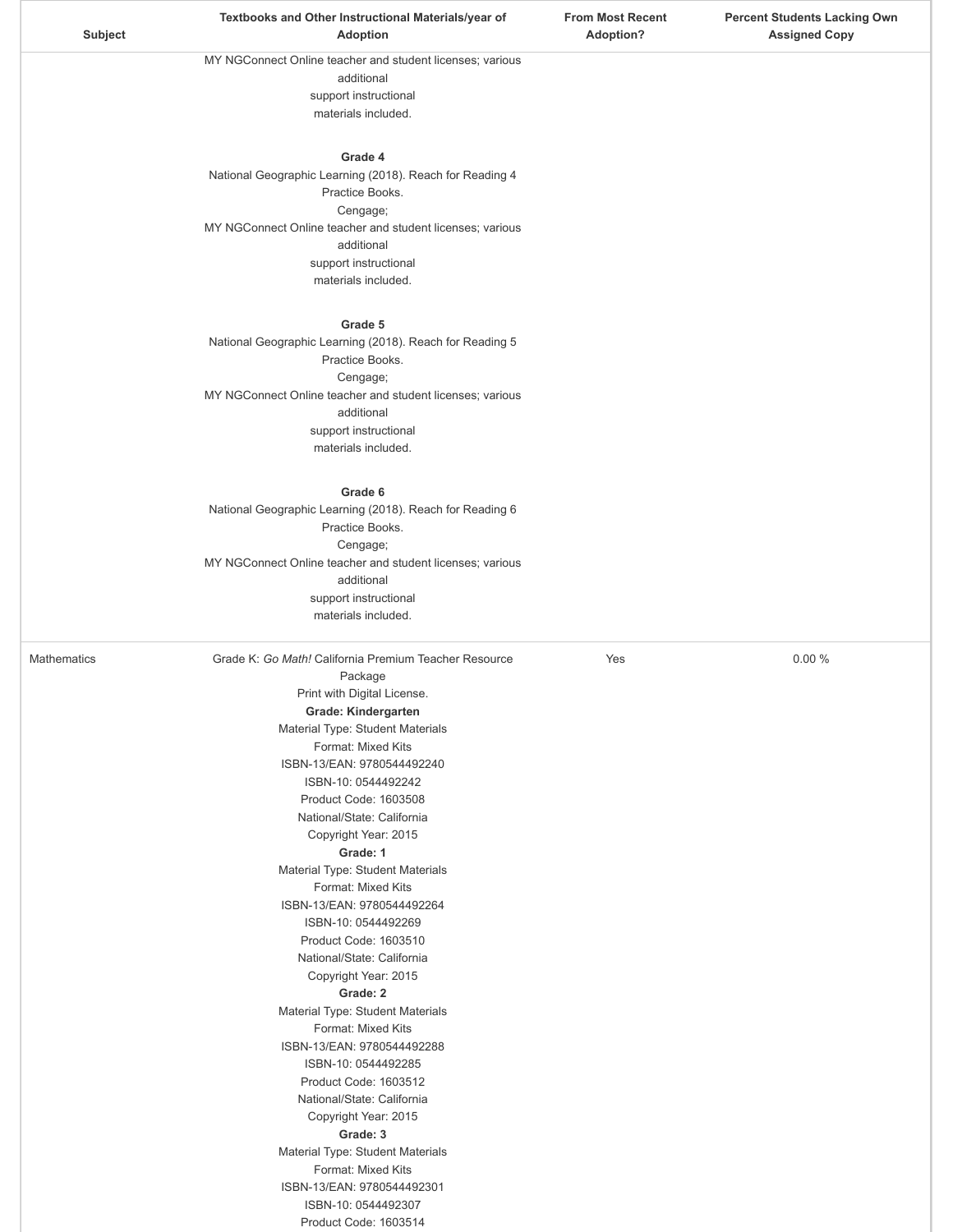|         | Textbooks and Other Instructional Materials/year of    | <b>From Most Recent</b> | <b>Percent Students Lacking Own</b> |
|---------|--------------------------------------------------------|-------------------------|-------------------------------------|
| Subject | Adoption                                               | <b>Adoption?</b>        | <b>Assigned Copy</b>                |
|         | National/State: California                             |                         |                                     |
|         | Copyright Year: 2015                                   |                         |                                     |
|         | Grade: 4                                               |                         |                                     |
|         | Material Type: Student Materials                       |                         |                                     |
|         | Format: Mixed Kits                                     |                         |                                     |
|         | ISBN-13/EAN: 9780544492325                             |                         |                                     |
|         | ISBN-10: 0544492323                                    |                         |                                     |
|         | Product Code: 1603516                                  |                         |                                     |
|         | National/State: California                             |                         |                                     |
|         | Copyright Year: 2015                                   |                         |                                     |
|         | Grade: 5                                               |                         |                                     |
|         | Material Type: Student Materials<br>Format: Mixed Kits |                         |                                     |
|         | ISBN-13/EAN: 9780544492349                             |                         |                                     |
|         | ISBN-10: 054449234X                                    |                         |                                     |
|         | Product Code: 1603518                                  |                         |                                     |
|         | National/State: California                             |                         |                                     |
|         | Copyright Year: 2015                                   |                         |                                     |
|         | Grade: 6                                               |                         |                                     |
|         | Material Type: Student Materials                       |                         |                                     |
|         | Format: Mixed Kits                                     |                         |                                     |
|         | ISBN-13/EAN: 9780544492363                             |                         |                                     |
|         | ISBN-10: 0544492366                                    |                         |                                     |
|         | Product Code: 1603520                                  |                         |                                     |
|         | National/State: California                             |                         |                                     |
|         | Copyright Year: 2015                                   |                         |                                     |
|         |                                                        |                         |                                     |
|         | Go Math! California Premium Student Resource Package   |                         |                                     |
|         | (Grades                                                |                         |                                     |
|         | $K-6th$ )                                              |                         |                                     |
|         | Grade: Kindergarten                                    |                         |                                     |
|         | Material Type: Resource Materials                      |                         |                                     |
|         | Format: Mixed Kits                                     |                         |                                     |
|         | ISBN-13/EAN: 9780544489585                             |                         |                                     |
|         | ISBN-10: 0544489586<br>Product Code: 1603452           |                         |                                     |
|         | National/State: California                             |                         |                                     |
|         | Copyright Year: 2015                                   |                         |                                     |
|         | Grade: 1                                               |                         |                                     |
|         | Material Type: Resource Materials                      |                         |                                     |
|         | Format: Mixed Kits                                     |                         |                                     |
|         | ISBN-13/EAN: 9780544489608                             |                         |                                     |
|         | ISBN-10: 0544489608                                    |                         |                                     |
|         | Product Code: 1603454                                  |                         |                                     |
|         | National/State: California                             |                         |                                     |
|         | Copyright Year: 2015                                   |                         |                                     |
|         | Grade: 2<br>Material Type: Resource Materials          |                         |                                     |
|         | Format: Mixed Kits                                     |                         |                                     |
|         | ISBN-13/EAN: 9780544489622                             |                         |                                     |
|         | ISBN-10: 0544489624                                    |                         |                                     |
|         | Product Code: 1603456                                  |                         |                                     |
|         | National/State: California                             |                         |                                     |
|         | Copyright Year: 2015                                   |                         |                                     |
|         | Grade: 3                                               |                         |                                     |
|         | Material Type: Resource Materials                      |                         |                                     |
|         | Format: Mixed Kits                                     |                         |                                     |
|         | ISBN-13/EAN: 9780544489646<br>ISBN-10: 0544489640      |                         |                                     |
|         | Product Code: 1603458                                  |                         |                                     |
|         | National/State: California                             |                         |                                     |
|         | Copyright Year: 2015                                   |                         |                                     |
|         | Grade: 4                                               |                         |                                     |
|         | Material Type: Resource Materials                      |                         |                                     |
|         | Format: Mixed Kits                                     |                         |                                     |
|         |                                                        |                         |                                     |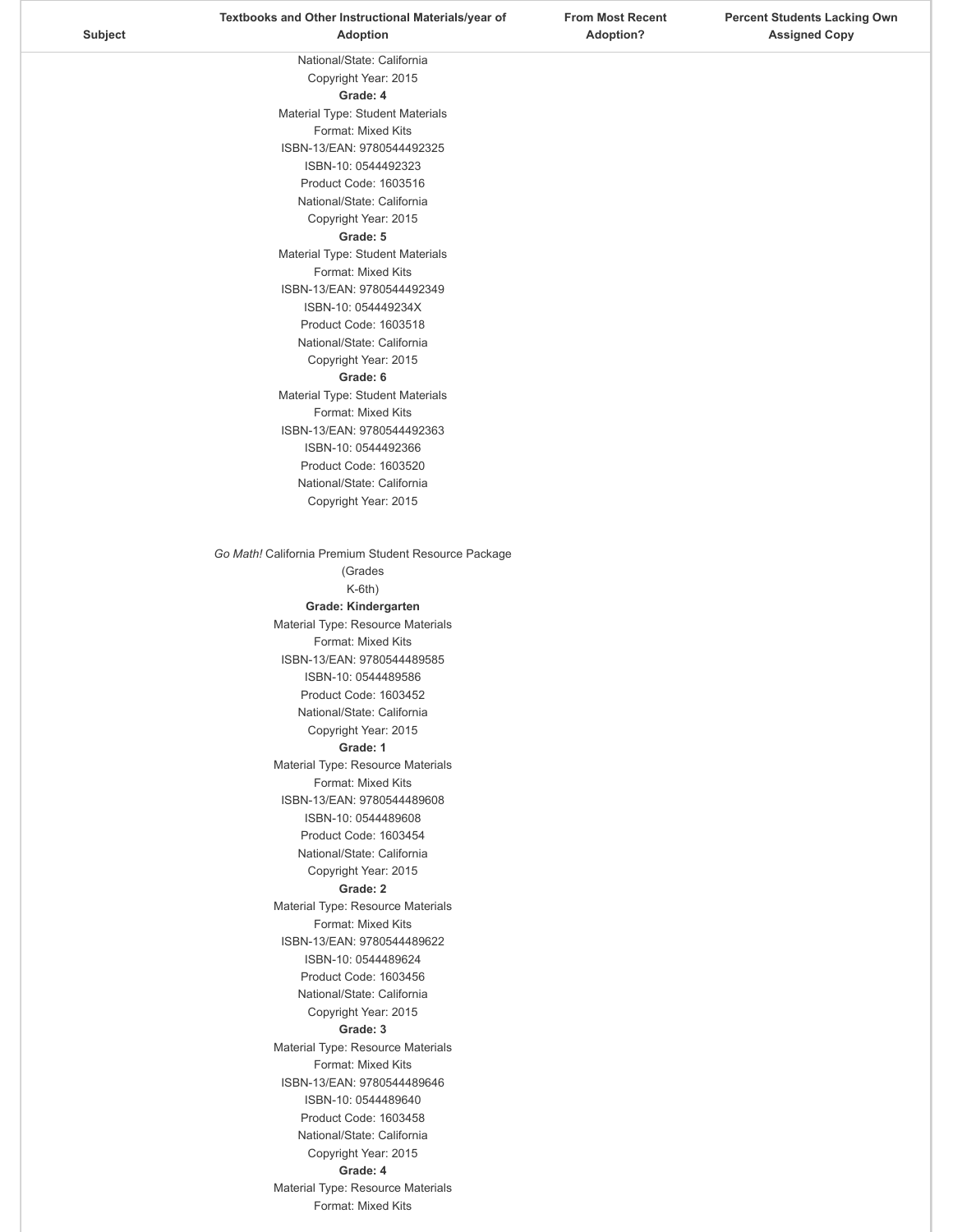|                               | Textbooks and Other Instructional Materials/year of                 | <b>From Most Recent</b> | <b>Percent Students Lacking Own</b> |
|-------------------------------|---------------------------------------------------------------------|-------------------------|-------------------------------------|
| <b>Subject</b>                | <b>Adoption</b>                                                     | <b>Adoption?</b>        | <b>Assigned Copy</b>                |
|                               | ISBN-13/EAN: 9780544489660                                          |                         |                                     |
|                               | ISBN-10: 0544489667                                                 |                         |                                     |
|                               | Product Code: 1603460                                               |                         |                                     |
|                               | National/State: California                                          |                         |                                     |
|                               | Copyright Year: 2015                                                |                         |                                     |
|                               | Grade: 5                                                            |                         |                                     |
|                               | Material Type: Resource Materials                                   |                         |                                     |
|                               | Format: Mixed Kits                                                  |                         |                                     |
|                               | ISBN-13/EAN: 9780544489684                                          |                         |                                     |
|                               | ISBN-10: 0544489683                                                 |                         |                                     |
|                               | Product Code: 1603462                                               |                         |                                     |
|                               | National/State: California                                          |                         |                                     |
|                               | Copyright Year: 2015                                                |                         |                                     |
|                               | Grade: 6                                                            |                         |                                     |
|                               | Material Type: Resource Materials                                   |                         |                                     |
|                               | Format: Mixed Kits<br>ISBN-13/EAN: 9780544489707                    |                         |                                     |
|                               | ISBN-10: 0544489705                                                 |                         |                                     |
|                               | Product Code: 1603464                                               |                         |                                     |
|                               | National/State: California                                          |                         |                                     |
|                               | Copyright Year: 2015                                                |                         |                                     |
|                               |                                                                     |                         |                                     |
| Science                       | Grades Kindergarten - 5th Grades:                                   | Yes                     | 0.00%                               |
|                               | TCi (2018). Bring Science Alive! Exploring Science Practices.       |                         |                                     |
|                               | Publisher Website: https://w w w .teachtci.com/social studies/      |                         |                                     |
|                               | elementary-school/                                                  |                         |                                     |
|                               | Grade 6:                                                            |                         |                                     |
|                               | TCi (2018). Bring Science Alive! Cells and Genetics.                |                         |                                     |
|                               | TCi (2018). Bring Science Alive! Adaptations.                       |                         |                                     |
|                               | TCi (2018). Bring Science Alive! Ecosystems.                        |                         |                                     |
|                               | TCi (2018). Bring Science Alive! Space.                             |                         |                                     |
|                               | TCi (2018). Bring Science Alive! Planet Earth.                      |                         |                                     |
|                               | TCi (2018). Bring Science Alive! Weather and Climate.               |                         |                                     |
|                               | TCi (2018). Bring Science Alive! Matter.                            |                         |                                     |
|                               | TCi (2018). Bring Science Alive! Waves.                             |                         |                                     |
|                               | T Ci (2018). Bring Science Alive! Forces and Energy.                |                         |                                     |
|                               | Publisher Website.: https://w w w .teachtci.com/social-             |                         |                                     |
|                               | studies/middle school-                                              |                         |                                     |
|                               | social-studies/                                                     |                         |                                     |
|                               |                                                                     |                         |                                     |
| <b>History-Social Science</b> | <b>Grade Kindergarten:</b>                                          | Yes                     | 0.00%                               |
|                               | TCi (2018). Social Studies Alive! Me and My World.                  |                         |                                     |
|                               | Grade 1:                                                            |                         |                                     |
|                               | TCi (2018). Social Studies Alive! My School and Family.<br>Grade 2: |                         |                                     |
|                               | TCi (2018). Social Studies Alive! My Community.                     |                         |                                     |
|                               | Grade 3:                                                            |                         |                                     |
|                               | TCi (2018). Social Studies Alive! Our Community and Beyond.         |                         |                                     |
|                               | Grade 4:                                                            |                         |                                     |
|                               | TCi (2018). Social Studies Alive! Regions of Our Country.           |                         |                                     |
|                               | Grade 5:                                                            |                         |                                     |
|                               | TCi (2018). Social Studies Alive! America's Past.                   |                         |                                     |
|                               | Publisher Website: https://w w w .teachtci.com/social studies/      |                         |                                     |
|                               | elementary-school/                                                  |                         |                                     |
|                               | Grade 6:                                                            |                         |                                     |
|                               | TCi (2018). History Alive! The Ancient World.                       |                         |                                     |
|                               | Publisher Website: https://w w w .teachtci.com/social-              |                         |                                     |
|                               | studies/middle school-                                              |                         |                                     |
|                               | social-studies/                                                     |                         |                                     |
|                               |                                                                     |                         |                                     |
| Foreign Language              | <b>NA</b>                                                           |                         | 0.00%                               |
|                               |                                                                     |                         |                                     |
| Health                        | <b>NA</b>                                                           |                         | 0.00%                               |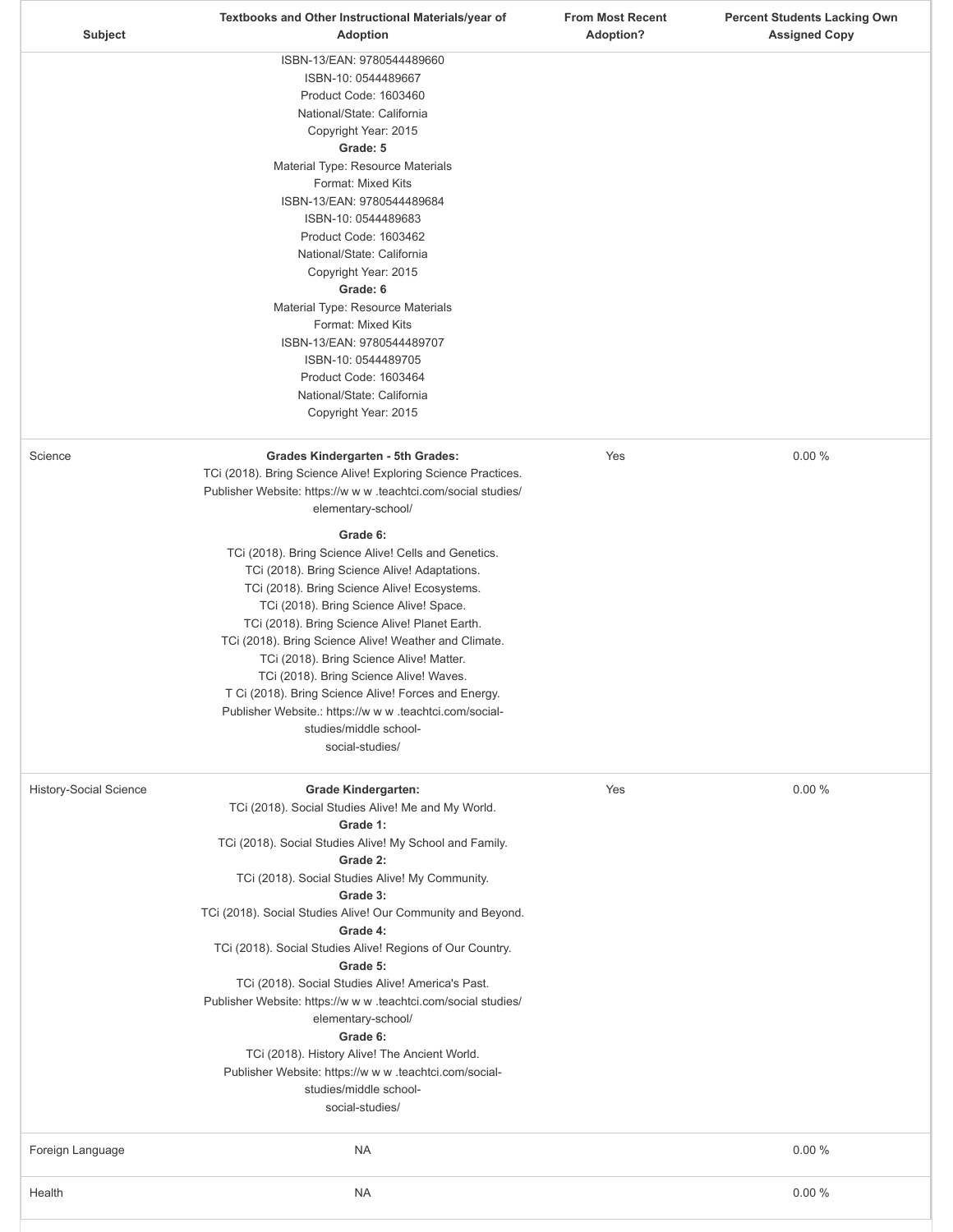| <b>Subject</b>                       | Textbooks and Other Instructional Materials/year of<br>Adoption | <b>From Most Recent</b><br>Adoption? | <b>Percent Students Lacking Own</b><br><b>Assigned Copy</b> |
|--------------------------------------|-----------------------------------------------------------------|--------------------------------------|-------------------------------------------------------------|
| Visual and Performing Arts           | <b>NA</b>                                                       |                                      | $0.0\%$                                                     |
| Science Lab Eqpmt (Grades<br>$9-12)$ | N/A                                                             | N/A                                  | $0.0 \%$                                                    |

Note: Cells with N/A values do not require data.

*Last updated: 1/5/2021*

*Last updated: 1/5/2021*

#### **School Facility Conditions and Planned Improvements**

The Palm Lane Elementary Charter School campus is in very good condition. All major building systems including gas, water, sewer, and electrical are in good condition. Major mechanical systems including lighting, air conditioning, and heating are functioning normally. Floors, ceilings, walls, and windows are all in good condition. No missing tiles, graffiti, damaged walls, or peeling paint are visible. All student and staff eating areas are kept extremely clean. Pest or vermin infestation is not evident nor observed. Restrooms are cleaned regularly and stocked with paper tow els and soap as needed. Drinking fountains are all working normally and have no leaks. T here are fire extinguishers and safety signs all within regulation. All custodial equipment and supplies are compliant and stored in locked cabinets or closets. Fire and safety systems are all functioning normally. The school has emergency plans for fire, earthquake, and lockdow n situations. The campus gates are all in good repair and the parking lot is clear and able to accommodate all parking needs and emergency vehicles if required. Palm Lane replaced portions of rubber under the apparatus on the large playground. Palm Lane also had installed a single-point-of-entry so that all visitors must enter the campus through the main office and be officially checked in.

**School Facility Good Repair Status**

Using the **most recently collected** Facility Inspection Tool (FIT) data (or equivalent), provide the following:

- Determination of repair status for systems listed
- Description of any needed maintenance to ensure good repair
- The year and month in which the data were collected
- The rate for each system inspected
- The overall rating

Year and month of the most recent FIT report: December 2020

| <b>System Inspected</b>                                                   | Rating | Repair Needed and Action Taken or Planned                                                                                                             |
|---------------------------------------------------------------------------|--------|-------------------------------------------------------------------------------------------------------------------------------------------------------|
| <b>Systems:</b> Gas Leaks, Mechanical/HVAC, Sewer                         | Good   |                                                                                                                                                       |
| <b>Interior: Interior Surfaces</b>                                        | Good   |                                                                                                                                                       |
| <b>Cleanliness: Overall Cleanliness, Pest/Vermin</b><br>Infestation       | Good   |                                                                                                                                                       |
| <b>Electrical: Electrical</b>                                             | Good   |                                                                                                                                                       |
| <b>Restrooms/Fountains: Restrooms, Sinks/Fountains</b>                    | Good   |                                                                                                                                                       |
| <b>Safety: Fire Safety, Hazardous Materials</b>                           | Good   |                                                                                                                                                       |
| <b>Structural: Structural Damage, Roofs</b>                               | Good   |                                                                                                                                                       |
| <b>External: Playground/School Grounds,</b><br>Windows/Doors/Gates/Fences | Good   | Single-point-of-entry gate installed at the front of the school requiring all visitors to check in to the main<br>office, increasing campus security. |

#### **Overall Facility Rate**

Year and month of the most recent FIT report: December 2020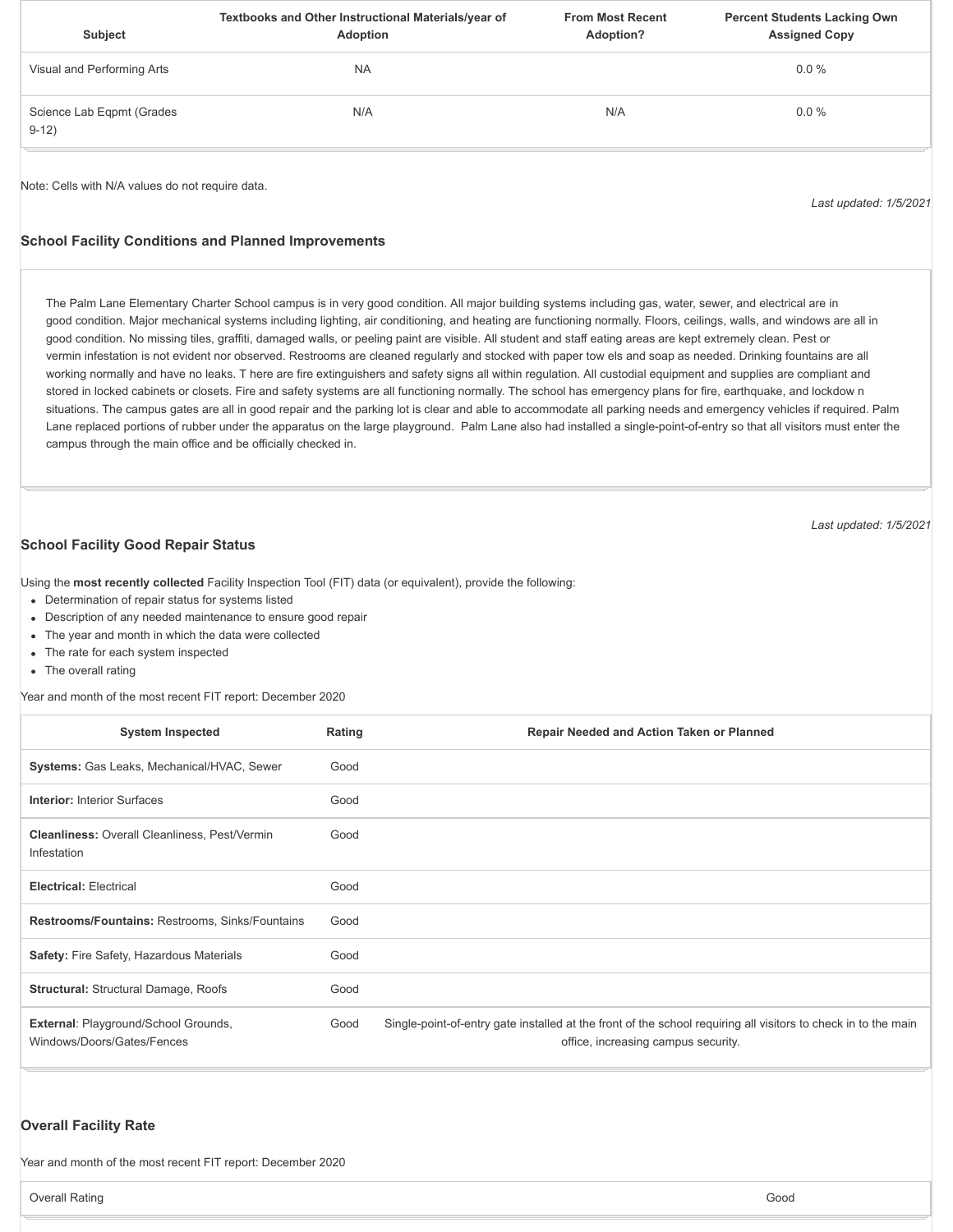# **State Priority: Pupil Achievement**

The SARC provides the following information relevant to the State priority: Pupil Achievement (Priority 4):

- **Statewide assessments** (i.e., California Assessment of Student Performance and Progress [CAASPP] System, which includes the Smarter Balanced Summative Assessments for students in the general education population and the California Alternate Assessments [CAAs] for English language arts/literacy [ELA] and mathematics given in grades three through eight and grade eleven. Only eligible students may participate in the administration of the CAAs. CAAs items are aligned with alternate achievement standards, which are linked with the Common Core State Standards [CCSS] for students with the most significant cognitive disabilities); and
- The percentage of students who have successfully completed courses that satisfy the requirements for entrance to the University of California and the California State University, or career technical education sequences or programs of study.

# **CAASPP Test Results in ELA and Mathematics for All Students**

# **Grades Three through Eight and Grade Eleven**

#### **Percentage of Students Meeting or Exceeding the State Standard**

| <b>Subject</b>                                       | School<br>2018-2019 | School<br>2019-2020 | <b>District</b><br>2018-2019 | <b>District</b><br>2019-2020 | <b>State</b><br>2018-2019 | <b>State</b><br>2019-2020 |
|------------------------------------------------------|---------------------|---------------------|------------------------------|------------------------------|---------------------------|---------------------------|
| English Language Arts / Literacy (grades 3-8 and 11) | 32.0%               | N/A                 | 34.0%                        | N/A                          | 50%                       | N/A                       |
| Mathematics (grades 3-8 and 11)                      | 33.0%               | N/A                 | 28.0%                        | N/A                          | 39%                       | N/A                       |

Note: Cells with N/A values do not require data.

Note: The 2019–2020 data are not available. Due to the COVID-19 pandemic, Executive Order N-30-20 was issued which waived the requirement for statewide testing for the 2019–2020 school year.

Note: Percentages are not calculated when the number of students tested is ten or less, either because the number of students in this category is too small for statistical accuracy or to protect student privacy.

Note: ELA and mathematics test results include the Smarter Balanced Summative Assessment and the CAA. The "Percent Met or Exceeded" is calculated by taking the total number of students who met or exceeded the standard on the Smarter Balanced Summative Assessment plus the total number of students who met the standard (i.e., achieved Level 3-Alternate) on the CAAs divided by the total number of students who participated in both assessments.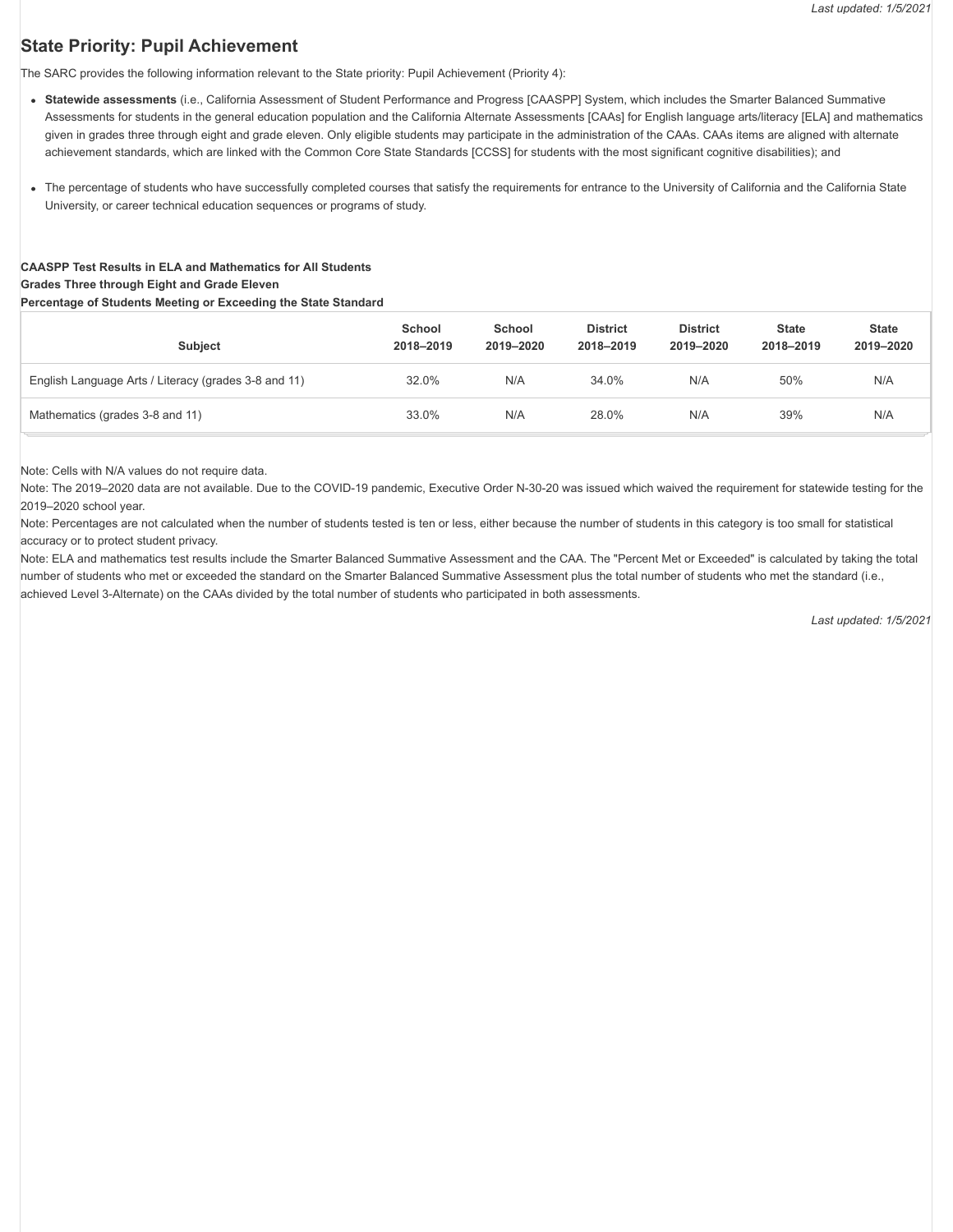#### **CAASPP Test Results in ELA by Student Group Grades Three through Eight and Grade Eleven (School Year 2019–2020)**

| <b>Student Group</b>                                 | <b>Total Enrollment</b> | <b>Number Tested</b> | <b>Percent Tested</b> | <b>Percent Not Tested</b> | <b>Percent Met or Exceeded</b> |
|------------------------------------------------------|-------------------------|----------------------|-----------------------|---------------------------|--------------------------------|
| All Students                                         | N/A                     | N/A                  | N/A                   | N/A                       | N/A                            |
| Male                                                 | N/A                     | N/A                  | N/A                   | N/A                       | N/A                            |
| Female                                               | N/A                     | N/A                  | N/A                   | N/A                       | N/A                            |
| <b>Black or African American</b>                     | N/A                     | N/A                  | N/A                   | N/A                       | N/A                            |
| American Indian or Alaska Native                     | N/A                     | N/A                  | N/A                   | N/A                       | N/A                            |
| Asian                                                | N/A                     | N/A                  | N/A                   | N/A                       | N/A                            |
| Filipino                                             | N/A                     | N/A                  | N/A                   | N/A                       | N/A                            |
| Hispanic or Latino                                   | N/A                     | N/A                  | N/A                   | N/A                       | N/A                            |
| Native Hawaiian or Pacific Islander                  | N/A                     | N/A                  | N/A                   | N/A                       | N/A                            |
| White                                                | N/A                     | N/A                  | N/A                   | N/A                       | N/A                            |
| Two or More Races                                    | N/A                     | N/A                  | N/A                   | N/A                       | N/A                            |
| Socioeconomically Disadvantaged                      | N/A                     | N/A                  | N/A                   | N/A                       | N/A                            |
| <b>English Learners</b>                              | N/A                     | N/A                  | N/A                   | N/A                       | N/A                            |
| <b>Students with Disabilities</b>                    | N/A                     | N/A                  | N/A                   | N/A                       | N/A                            |
| <b>Students Receiving Migrant Education Services</b> | N/A                     | N/A                  | N/A                   | N/A                       | N/A                            |
| Foster Youth                                         | N/A                     | N/A                  | N/A                   | N/A                       | N/A                            |
| Homeless                                             | N/A                     | N/A                  | N/A                   | N/A                       | N/A                            |

Note: Cells with N/A values do not require data.

Note: The 2019–2020 data are not available. Due to the COVID-19 pandemic, Executive Order N-30-20 was issued which waived the requirement for statewide testing for the 2019–2020 school year.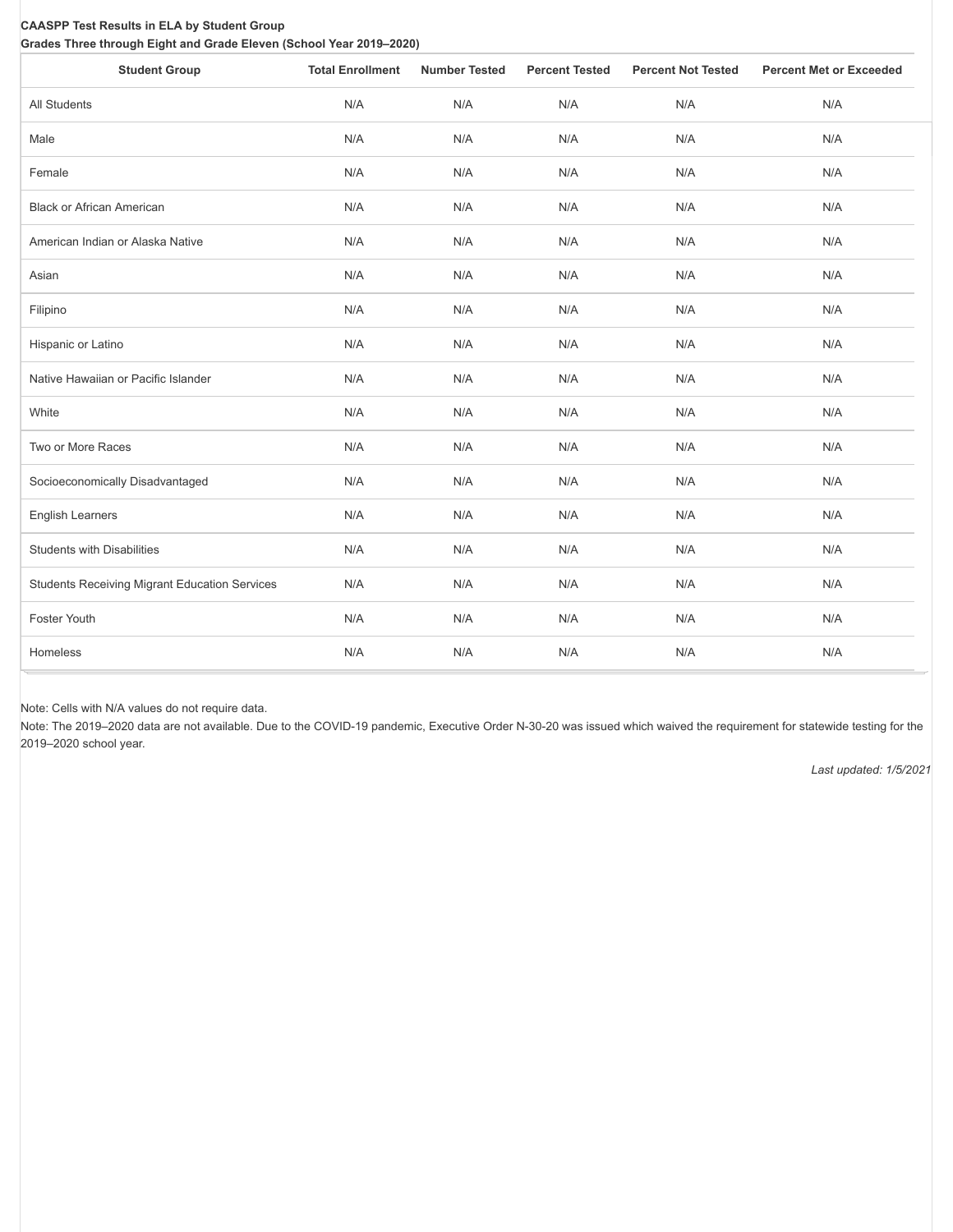#### **CAASPP Test Results in Mathematics by Student Group Grades Three through Eight and Grade Eleven (School Year 2019–2020)**

| <b>Student Group</b>                                 | <b>Total Enrollment</b> | <b>Number Tested</b> | <b>Percent Tested</b> | <b>Percent Not Tested</b> | <b>Percent Met or Exceeded</b> |
|------------------------------------------------------|-------------------------|----------------------|-----------------------|---------------------------|--------------------------------|
| All Students                                         | N/A                     | N/A                  | N/A                   | N/A                       | N/A                            |
| Male                                                 | N/A                     | N/A                  | N/A                   | N/A                       | N/A                            |
| Female                                               | N/A                     | N/A                  | N/A                   | N/A                       | N/A                            |
| <b>Black or African American</b>                     | N/A                     | N/A                  | N/A                   | N/A                       | N/A                            |
| American Indian or Alaska Native                     | N/A                     | N/A                  | N/A                   | N/A                       | N/A                            |
| Asian                                                | N/A                     | N/A                  | N/A                   | N/A                       | N/A                            |
| Filipino                                             | N/A                     | N/A                  | N/A                   | N/A                       | N/A                            |
| Hispanic or Latino                                   | N/A                     | N/A                  | N/A                   | N/A                       | N/A                            |
| Native Hawaiian or Pacific Islander                  | N/A                     | N/A                  | N/A                   | N/A                       | N/A                            |
| White                                                | N/A                     | N/A                  | N/A                   | N/A                       | N/A                            |
| Two or More Races                                    | N/A                     | N/A                  | N/A                   | N/A                       | N/A                            |
| Socioeconomically Disadvantaged                      | N/A                     | N/A                  | N/A                   | N/A                       | N/A                            |
| <b>English Learners</b>                              | N/A                     | N/A                  | N/A                   | N/A                       | N/A                            |
| <b>Students with Disabilities</b>                    | N/A                     | N/A                  | N/A                   | N/A                       | N/A                            |
| <b>Students Receiving Migrant Education Services</b> | N/A                     | N/A                  | N/A                   | N/A                       | N/A                            |
| Foster Youth                                         | N/A                     | N/A                  | N/A                   | N/A                       | N/A                            |
| Homeless                                             | N/A                     | N/A                  | N/A                   | N/A                       | N/A                            |

Note: Cells with N/A values do not require data.

Note: The 2019–2020 data are not available. Due to the COVID-19 pandemic, Executive Order N-30-20 was issued which waives the requirement for statewide testing for the 2019–2020 school year.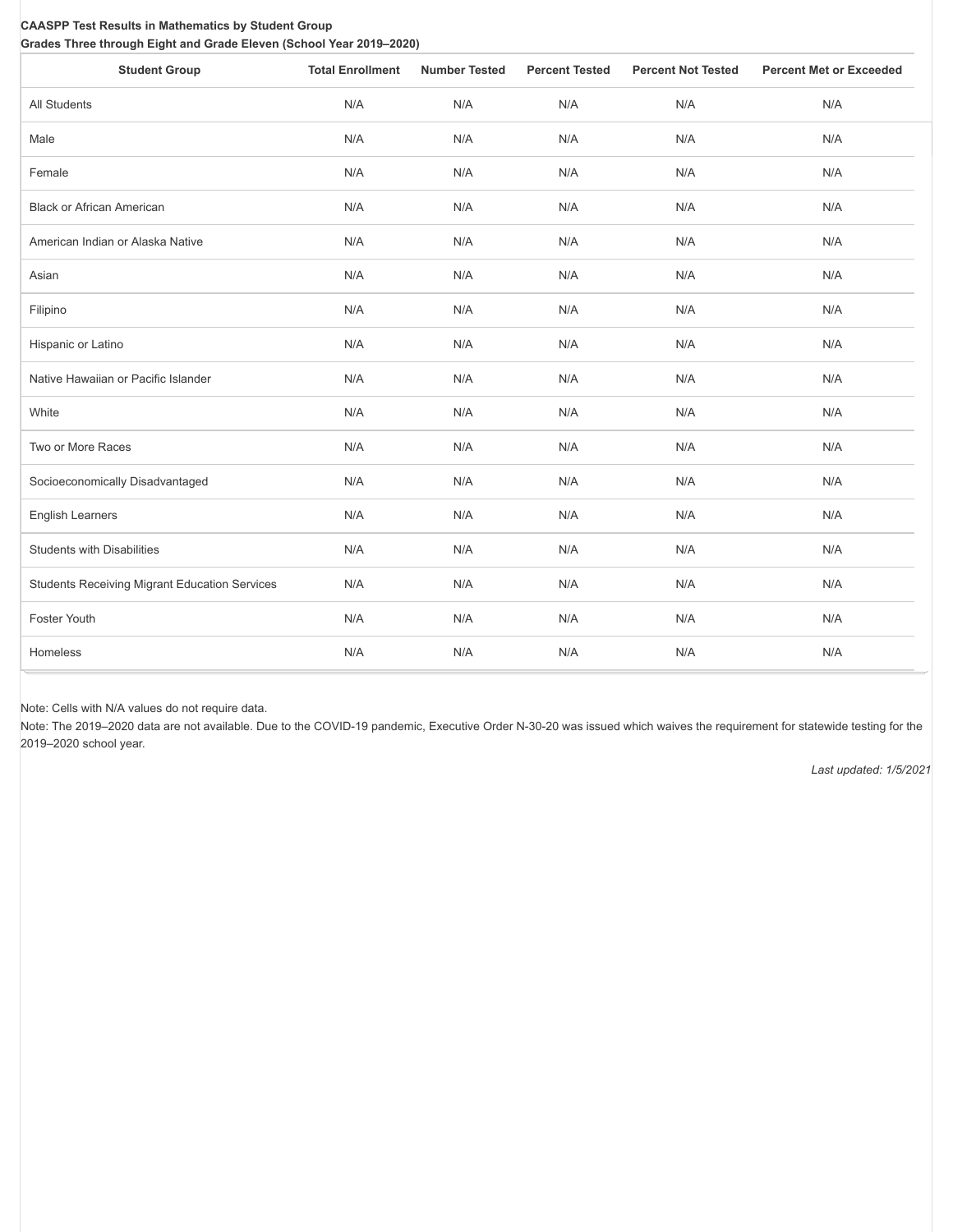#### **CAASPP Test Results in Science for All Students Grades Five, Eight and High School**

#### **Percentage of Students Meeting or Exceeding the State Standard**

| <b>Subject</b>                         | School    | School    | <b>District</b> | <b>District</b> | <b>State</b> | <b>State</b> |
|----------------------------------------|-----------|-----------|-----------------|-----------------|--------------|--------------|
|                                        | 2018-2019 | 2019-2020 | 2018-2019       | 2019-2020       | 2018-2019    | 2019-2020    |
| Science (grades 5, 8, and high school) | 16        | N/A       | 18              | N/A             | 30           | N/A          |

Note: Cells with N/A values do not require data.

Note: The 2019–2020 data are not available. Due to the COVID-19 pandemic, Executive Order N-30-20 was issued which waived the requirement for statewide testing for the 2019–2020 school year.

Note: The new California Science Test (CAST) was first administered operationally in the 2018–2019 school year.

*Last updated: 1/5/2021*

# **CAASPP Tests Results in Science by Student Group**

**Grades Five, Eight and High School (School Year 2019–2020)**

| <b>Student Group</b>                                 | <b>Total Enrollment</b> | <b>Number Tested</b> | <b>Percent Tested</b> | <b>Percent Not Tested</b> | <b>Percent Met or Exceeded</b> |
|------------------------------------------------------|-------------------------|----------------------|-----------------------|---------------------------|--------------------------------|
| All Students                                         | N/A                     | N/A                  | N/A                   | N/A                       | N/A                            |
| Male                                                 | N/A                     | N/A                  | N/A                   | N/A                       | N/A                            |
| Female                                               | N/A                     | N/A                  | N/A                   | N/A                       | N/A                            |
| <b>Black or African American</b>                     | N/A                     | N/A                  | N/A                   | N/A                       | N/A                            |
| American Indian or Alaska Native                     | N/A                     | N/A                  | N/A                   | N/A                       | N/A                            |
| Asian                                                | N/A                     | N/A                  | N/A                   | N/A                       | N/A                            |
| Filipino                                             | N/A                     | N/A                  | N/A                   | N/A                       | N/A                            |
| Hispanic or Latino                                   | N/A                     | N/A                  | N/A                   | N/A                       | N/A                            |
| Native Hawaiian or Pacific Islander                  | N/A                     | N/A                  | N/A                   | N/A                       | N/A                            |
| White                                                | N/A                     | N/A                  | N/A                   | N/A                       | N/A                            |
| Two or More Races                                    | N/A                     | N/A                  | N/A                   | N/A                       | N/A                            |
| Socioeconomically Disadvantaged                      | N/A                     | N/A                  | N/A                   | N/A                       | N/A                            |
| <b>English Learners</b>                              | N/A                     | N/A                  | N/A                   | N/A                       | N/A                            |
| <b>Students with Disabilities</b>                    | N/A                     | N/A                  | N/A                   | N/A                       | N/A                            |
| <b>Students Receiving Migrant Education Services</b> | N/A                     | N/A                  | N/A                   | N/A                       | N/A                            |
| Foster Youth                                         | N/A                     | N/A                  | N/A                   | N/A                       | N/A                            |
| Homeless                                             | N/A                     | N/A                  | N/A                   | N/A                       | N/A                            |

Note: Cells with N/A values do not require data.

Note: The 2019–2020 data are not available. Due to the COVID-19 pandemic, Executive Order N-30-20 was issued which waived the requirement for statewide testing for the 2019–2020 school year.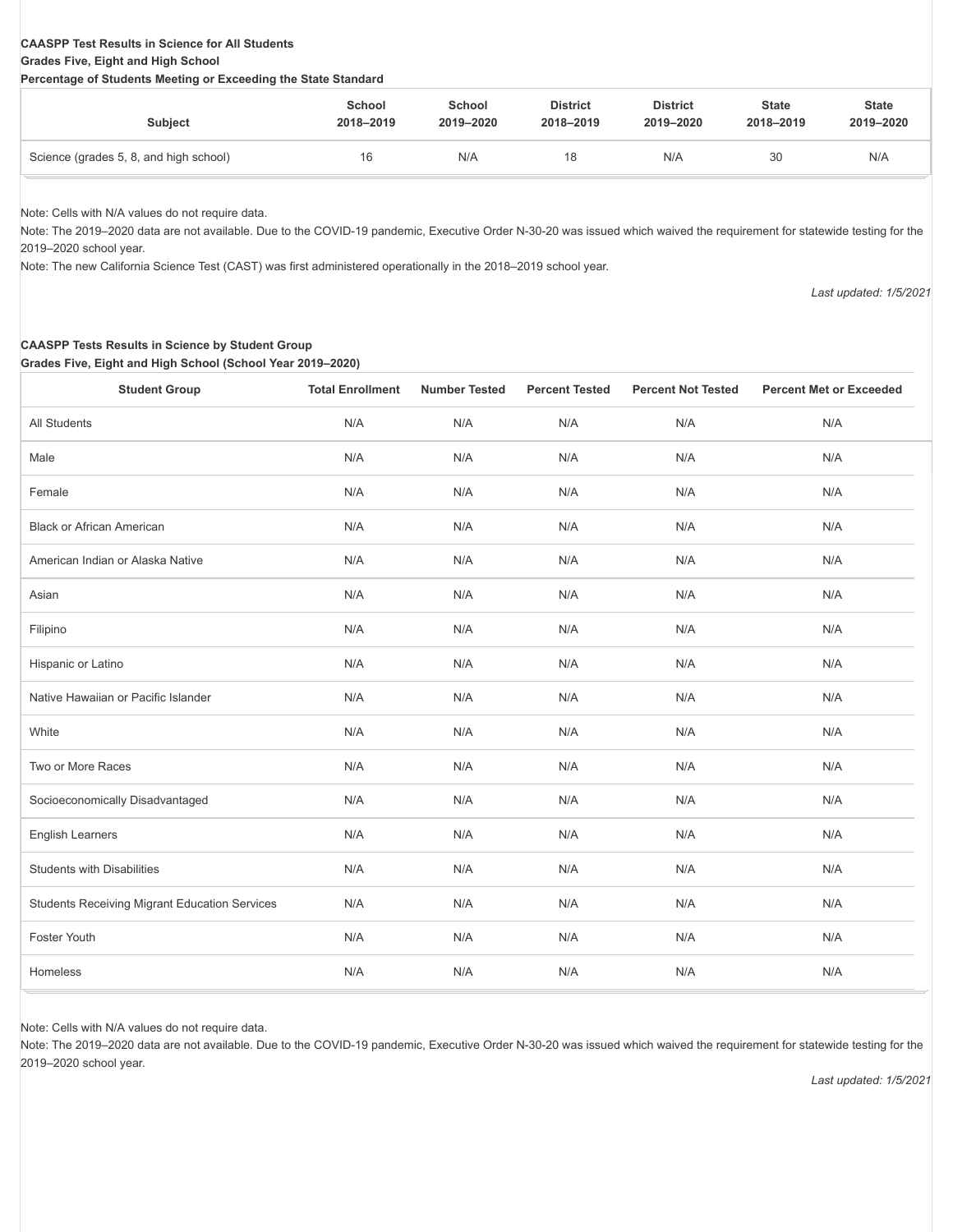NA

*Last updated: 1/5/2021*

# **Career Technical Education (CTE) Participation (School Year 2019–2020)**

| <b>Measure</b>                                                                                                          | <b>CTE Program Participation</b> |
|-------------------------------------------------------------------------------------------------------------------------|----------------------------------|
| Number of Pupils Participating in CTE                                                                                   |                                  |
| Percent of Pupils that Complete a CTE Program and Earn a High School Diploma                                            | $0.00\%$                         |
| Percent of CTE Courses that are Sequenced or Articulated Between the School and Institutions of Postsecondary Education | $0.00\%$                         |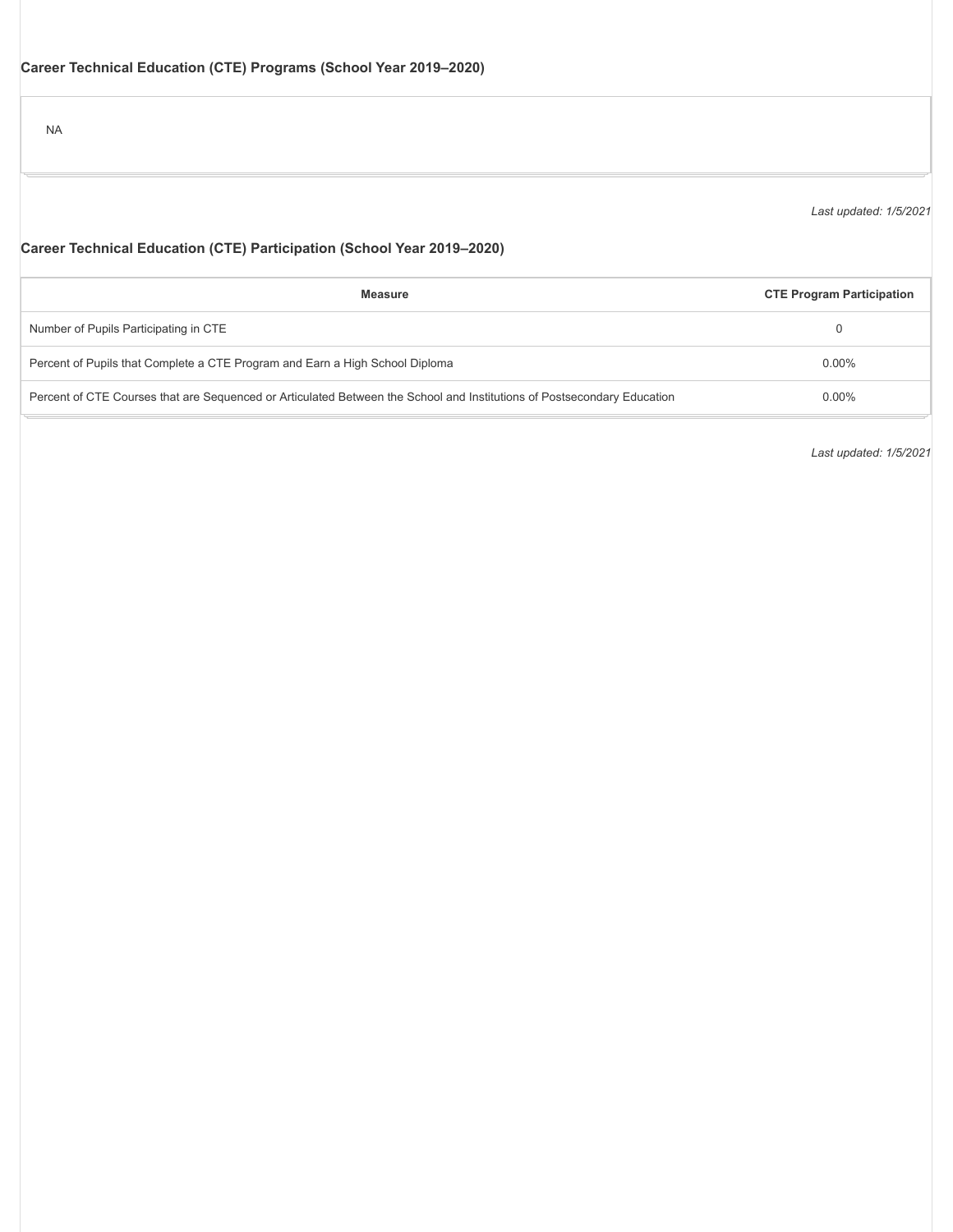| <b>UC/CSU Course Measure</b>                                                | Percent  |
|-----------------------------------------------------------------------------|----------|
| 2019–2020 Pupils Enrolled in Courses Required for UC/CSU Admission          | $0.00\%$ |
| 2018–2019 Graduates Who Completed All Courses Required for UC/CSU Admission | $0.00\%$ |

# **State Priority: Other Pupil Outcomes**

The SARC provides the following information relevant to the State priority: Other Pupil Outcomes (Priority 8):

Pupil outcomes in the subject area of physical education

#### **California Physical Fitness Test Results (School Year 2019–2020)**

| Grade | Percentage of Students Meeting Four of Six | Percentage of Students Meeting Five of Six | <b>Percentage of Students Meeting Six of Six</b> |
|-------|--------------------------------------------|--------------------------------------------|--------------------------------------------------|
| Level | <b>Fitness Standards</b>                   | <b>Fitness Standards</b>                   | <b>Fitness Standards</b>                         |
|       | N/A                                        | N/A                                        | N/A                                              |

Note: Cells with N/A values do not require data.

Note: The 2019–2020 data are not available. Due to the COVID-19 pandemic, Executive Order N-56-20 was issued which waived the requirement to administer the physical fitness performance test for the 2019–2020 school year.

*Last updated: 1/5/2021*

*Last updated: 1/5/2021*

# **State Priority: Parental Involvement**

The SARC provides the following information relevant to the State priority: Parental Involvement (Priority 3):

Efforts the school district makes to seek parent input in making decisions for the school district and each school site

#### **Opportunities for Parental Involvement (School Year 2020–2021)**

Parent participation is a cornerstone of our success at Palm Lane Elementary Charter School and we encourage parents to be a part of our school programs. The following information, as further delineated in the school's Charter Petition (2018) and Board approved Volunteer Handbook (2019), provides examples as to how parents can become involved in Palm Lane's programs and activities.

#### **PARENT INVOLVEMENT**

Palm Lane Elementary Charter School believes that parent involvement translates into increased student achievement. Palm Lane Elementary Charter

School encourages, honors, and respects parent voice. Parent involvement and the inclusion of the parent voice is essential and is ensured in the follow ing ways: - School-parent meetings are held virtually while the school is in session and more frequently as necessary in order to facilitate the communication process between

parents and the governing board

- Virtual Afternoons With The Principal meetings are held once a month for parents
- Meetings with staff and administration for report card conferences are held in the fall and spring
- A parent satisfaction survey is sent home and collected to obtain a sense of parent and student satisfaction

- English Learner Advisory Committee (ELAC): The ELAC is composed of parents or guardians of EL students, and others, and is responsible for advising the Principal and staff in the development of programs and services for English Learners. The ELAC is also responsible for assisting in the development of the school needs assessment, language census, and ways to make parents aware of the importance of regular school attendance. ELAC meetings are conducted virtually 4 times a year.

#### **VOLUNTEER OPPORTUNITIES**

During the 2020-2021 school year, volunteer opportunities at Palm Lane have been suspended due to the Coronavirus Pandemic. In a normal school year, service opportunities may include but are not limited to assistance in classrooms, tutoring, supervision, clerical support, supervision of student field trips, and supporting and organizing parent meetings. Parents will determine the type of work they may contribute to the educational development of the children based on their own particular interests, strengths, and free time.

Volunteer Opportunities at Palm Lane:

- Regularly scheduled classroom help
- School-wide Events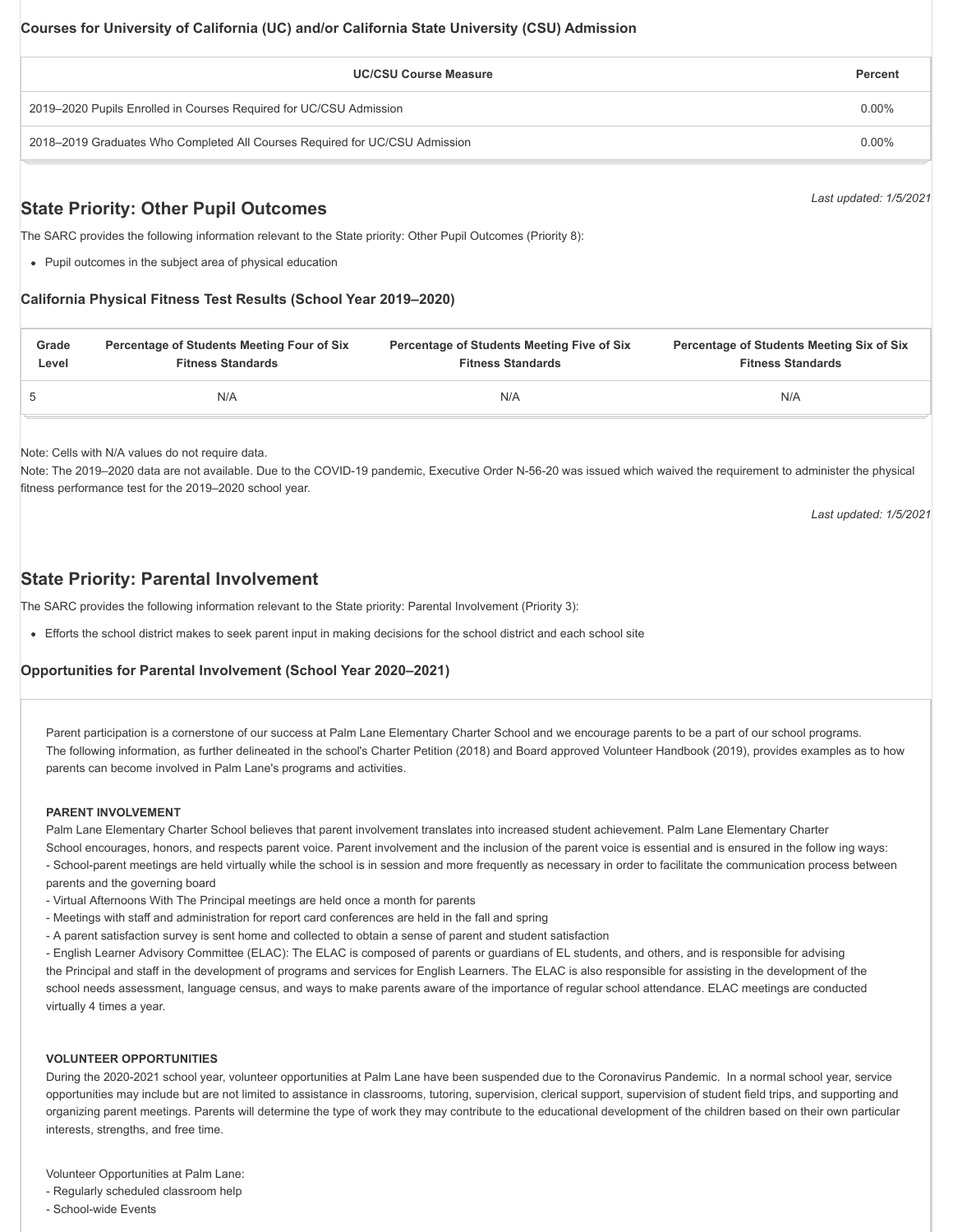- Parent Classes
- Field trips
- Special events
- Membership on Board of Directors
- Support for students during non-instructional times

*Last updated: 1/5/2021*

# **State Priority: Pupil Engagement**

The SARC provides the following information relevant to the State priority: Pupil Engagement (Priority 5):

- High school dropout rates; and
- High school graduation rates

#### **Dropout Rate and Graduation Rate (Four-Year Cohort Rate)**

| Indicator              | School<br>2016-2017 | School<br>2017-2018 | School<br>2018-2019 | <b>District</b><br>2016-2017 | <b>District</b><br>2017-2018 | <b>District</b><br>2018-2019 | <b>State</b><br>2016-2017 | <b>State</b><br>2017-2018 | <b>State</b><br>2018-2019 |
|------------------------|---------------------|---------------------|---------------------|------------------------------|------------------------------|------------------------------|---------------------------|---------------------------|---------------------------|
| Dropout Rate           | $\sim$              | $- -$               | $- -$               | $- -$                        | $\overline{\phantom{a}}$     | $\sim$                       | 9.10%                     | 9.60%                     | 9.00%                     |
| <b>Graduation Rate</b> | $\sim$              | $- -$               | $- -$               | $- -$                        | $\sim$                       | $- -$                        | 82.70%                    | 83.00%                    | 84.50%                    |



**State Priority: School Climate**

The SARC provides the following information relevant to the State priority: School Climate (Priority 6):

- Pupil suspension rates;
- Pupil expulsion rates; and
- Other local measures on the sense of safety

#### **Suspensions and Expulsions**

**(data collected between July through June, each full school year respectively)**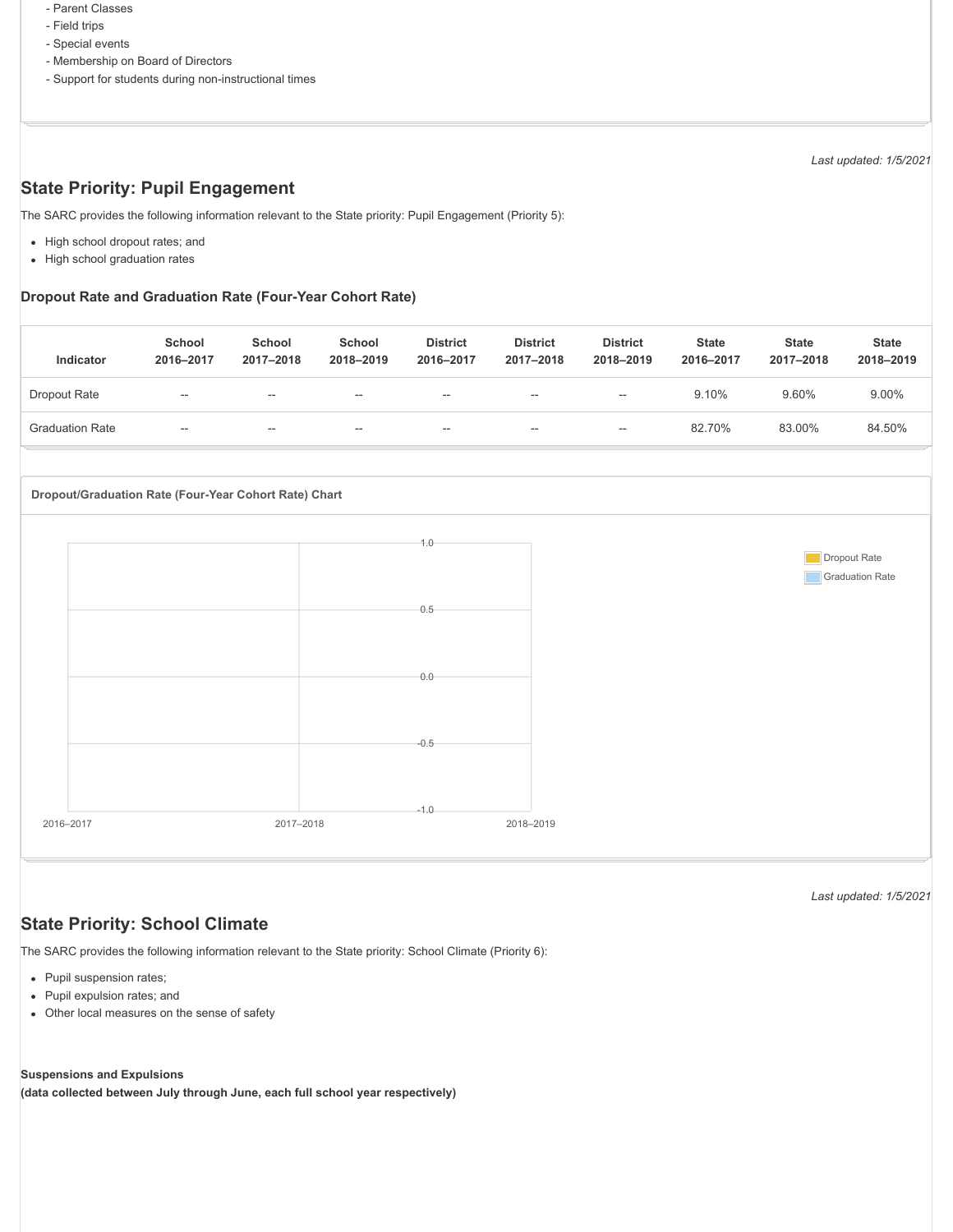| Rate                         | Suspensions | Expulsions |
|------------------------------|-------------|------------|
| School<br>2017-2018          | 3.50%       | 0.10%      |
| School                       | 1.80%       | $0.00\%$   |
| 2018-2019                    | 0.40%       | $0.00\%$   |
| <b>District</b><br>2017-2018 | 0.40%       | $0.00\%$   |
| <b>District</b>              | 3.50%       | 0.10%      |
| 2018-2019                    | 3.50%       | 0.10%      |

**State**

**2017–2018**

**Suspensions and Expulsions for School Year 2019–2020 Only**

**State**

**(data collected between July through February, partial school year due to the COVID-19 pandemic)**

| $$                  |                          |          |
|---------------------|--------------------------|----------|
| Rate                | Suspensions   Expulsions |          |
| School<br>2019-2020 | 1.60%                    | $0.00\%$ |
| <b>District</b>     | $0.00\%$                 | 0.00%    |
| 2019-2020           | $\sim$                   | $- -$    |
| <b>State</b>        |                          |          |

# **2019–2020**

Note: The 2019–2020 suspensions and expulsions rate data are not comparable to prior year data because the 2019–2020 school year is a partial school year due to the COVID-19 crisis. As such, it would be inappropriate to make any comparisons in rates of suspensions and expulsions in the 2019–2020 school year compared to prior years.

*Last updated: 1/7/2021*

#### **School Safety Plan (School Year 2020–2021)**

The safety of each student s a priority at Palm Lane Elementary Charter School. The school's administration and campus safety teams work diligently to ensure that all staff members are equipped with the necessary knowledge and procedures for an emergency as delineated in the Palm Lane Elementary School Safety Operations Plan (2019). The emergency plan follow s the steps as recommended in the Guide for Developing High-Quality School Emergency Operations Plan (FEMA, 2013). The school Palm Lane's School Safety Plan is presented to the Palm Lane Board of Education for approval in February of each year

```
The information in this section is required to be in the SARC but is not included in the state priorities for LCFF.
```
*Last updated: 1/5/2021*

#### **Average Class Size and Class Size Distribution (Elementary) School Year (2017–2018)**

| <b>Grade Level</b>              | K     |   | 2           | 3                                                                                                                  | $\overline{4}$ | 5     | 6     | Other** |
|---------------------------------|-------|---|-------------|--------------------------------------------------------------------------------------------------------------------|----------------|-------|-------|---------|
| <b>Average Class Size</b>       | 25.00 |   | 28.00 29.00 | 27.00 25.00                                                                                                        |                | 28.00 | 24.00 |         |
| Number of Classes *<br>$1 - 20$ |       | 3 | 3           | 4                                                                                                                  | 3              | 3     |       |         |
| Number of Classes*              | 3     |   |             |                                                                                                                    |                |       |       |         |
| $21 - 32$                       |       |   |             |                                                                                                                    |                |       |       |         |
| Number of Classes *             |       |   |             | * Number of classes indicates how many classes fall into each size category (a range of total students per class). |                |       |       |         |

**33+**

\*\* "Other" category is for multi-grade level classes.

#### **Average Class Size and Class Size Distribution (Elementary) School Year (2018–2019)**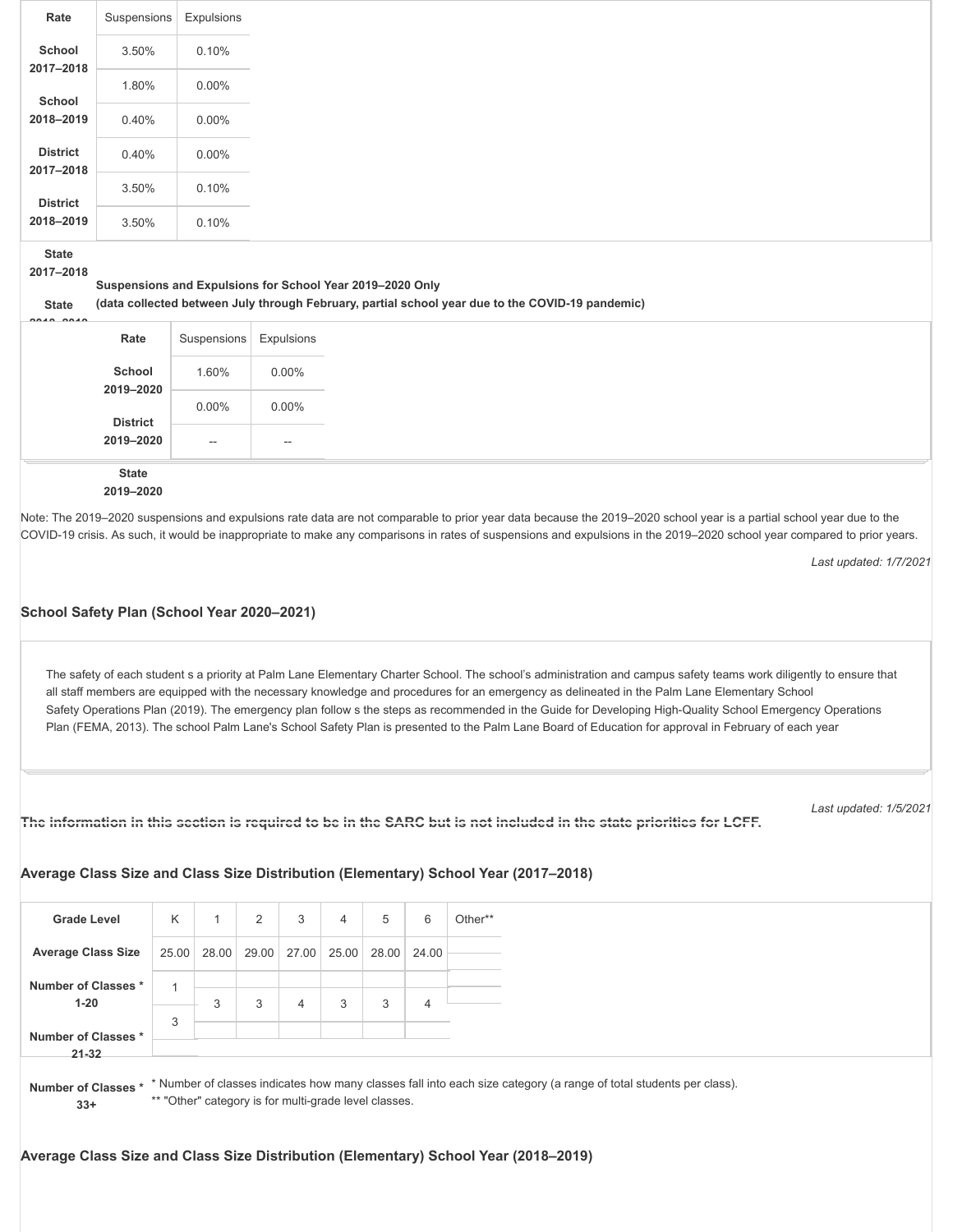| <b>Grade Level</b>                                                                                                                                                                                          | K              |       | 2     | 3     | $\overline{4}$ | 5              | 6     | Other** |  |
|-------------------------------------------------------------------------------------------------------------------------------------------------------------------------------------------------------------|----------------|-------|-------|-------|----------------|----------------|-------|---------|--|
| <b>Average Class Size</b>                                                                                                                                                                                   | 21.00          | 22.00 | 29.00 | 28.00 | 22.00          | 47.00          | 28.00 | 27.00   |  |
| Number of Classes*<br>$1 - 20$                                                                                                                                                                              | 2              | 2     | 2     |       |                |                | 2     | 1       |  |
| Number of Classes*                                                                                                                                                                                          | $\overline{2}$ |       |       |       | $\overline{2}$ | $\overline{ }$ |       |         |  |
| $21 - 32$                                                                                                                                                                                                   |                |       |       |       |                |                |       |         |  |
| * Number of classes indicates how many classes fall into each size category (a range of total students per class).<br>Number of Classes *<br>** "Other" category is for multi-grade level classes.<br>$33+$ |                |       |       |       |                |                |       |         |  |
| Average Class Size and Class Size Distribution (Elementary) School Year (2019–2020)                                                                                                                         |                |       |       |       |                |                |       |         |  |

| <b>Grade Level</b>              | K              |   | 2              | 3                       | 4 | 5 | 6           | Other** |
|---------------------------------|----------------|---|----------------|-------------------------|---|---|-------------|---------|
| <b>Average Class Size</b>       | 17.00          |   |                | 22.00 19.00 24.00 17.00 |   |   | 19.00 20.00 |         |
| Number of Classes *<br>$1 - 20$ | $\overline{2}$ | C | $\overline{2}$ | $\Omega$                | 2 | 3 |             |         |
| Number of Classes *             |                |   |                | ∼                       |   |   |             |         |
| $21 - 32$                       |                |   |                |                         |   |   |             |         |

#### **Number of Classes \* 33+**

\* Number of classes indicates how many classes fall into each size category (a range of total students per class).

\*\* "Other" category is for multi-grade level classes.

*Last updated: 1/5/2021*

# **Average Class Size and Class Size Distribution (Secondary) (School Year 2017–2018)**

| Subject                                                                                                                                                                                                                                                                      | English | <b>Mathematics</b> | Science | Social Science |  |  |
|------------------------------------------------------------------------------------------------------------------------------------------------------------------------------------------------------------------------------------------------------------------------------|---------|--------------------|---------|----------------|--|--|
| <b>Average Class Size</b>                                                                                                                                                                                                                                                    |         |                    |         |                |  |  |
| Number of Classes*                                                                                                                                                                                                                                                           |         |                    |         |                |  |  |
| $1 - 22$<br>* Number of classes indicates how many classrooms fall into each size category (a range of total students per classroom). At the secondary school<br>Number of Classes*<br>level, this information is reported by subject area rather than grade level.<br>23-32 |         |                    |         |                |  |  |

**Number of Classes \***

**33+**

#### **Average Class Size and Class Size Distribution (Secondary) (School Year 2018–2019)**

| Subject                         |  | English   Mathematics   Science   Social Science |
|---------------------------------|--|--------------------------------------------------|
| <b>Average Class Size</b>       |  |                                                  |
| Number of Classes *<br>$1 - 22$ |  |                                                  |

**Number of Classes \*** \*Number of classes indicates how many classrooms fall into each size category (a range of total students per classroom). At the secondary school level, this information is reported by subject area rather than grade level. **23-32**

**Number of Classes \***

**33+**

**Average Class Size and Class Size Distribution (Secondary) (School Year 2019–2020)**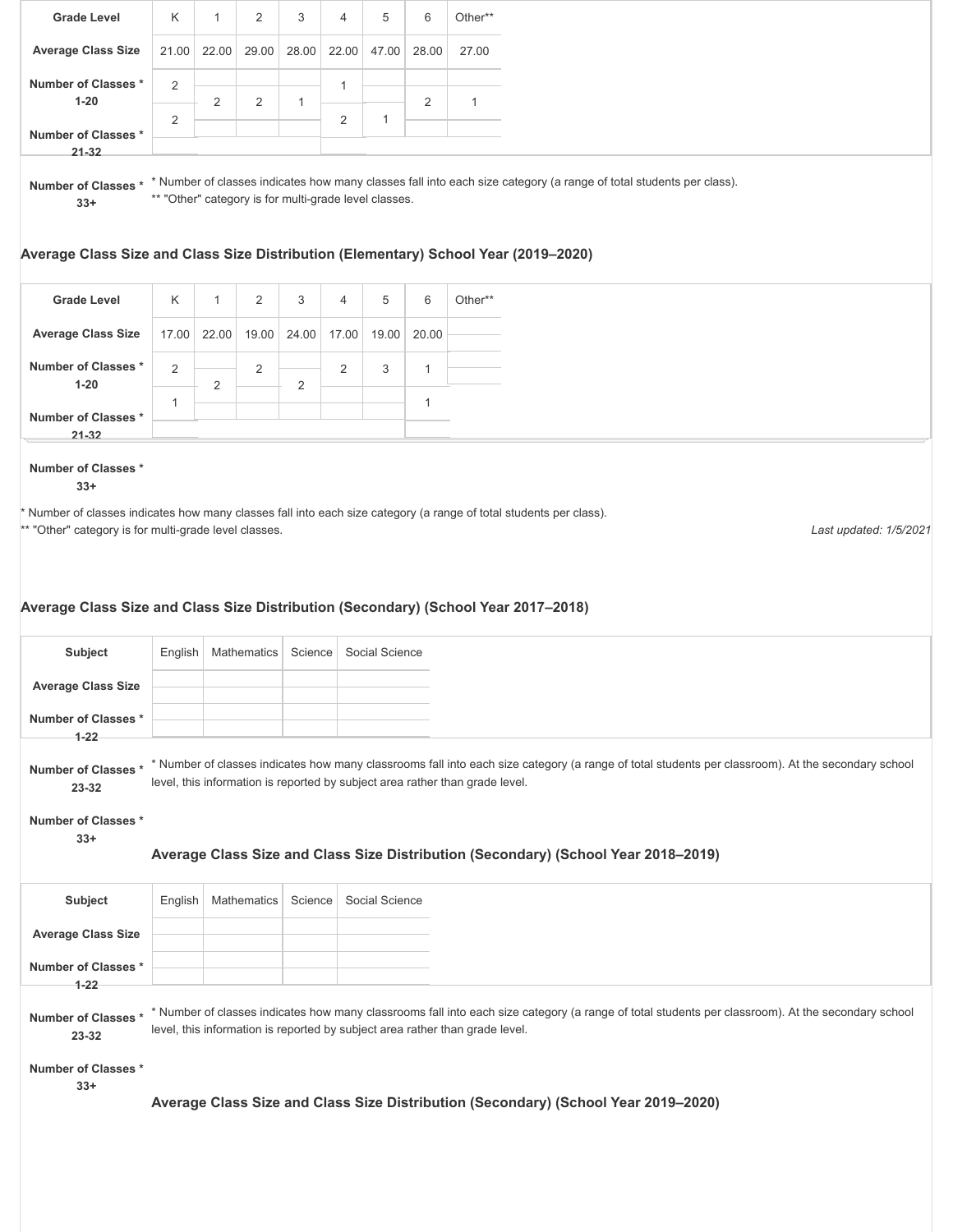| Subject                        | English | Mathematics   Science | Social Science |
|--------------------------------|---------|-----------------------|----------------|
| <b>Average Class Size</b>      |         |                       |                |
| Number of Classes *            |         |                       |                |
| $1 - 22$<br>Number of Classes* |         |                       |                |
| 23-32                          |         |                       |                |
| Number of Classes*<br>$33+$    |         |                       |                |

\* Number of classes indicates how many classrooms fall into each size category (a range of total students per classroom). At the secondary school level, this information is reported by subject area rather than grade level.

*Last updated: 1/5/2021*

#### **Ratio of Pupils to Academic Counselor (School Year 2019–2020)**

|                               | Title | <b>Ratio</b> |
|-------------------------------|-------|--------------|
| Pupils to Academic Counselor* |       | J.C          |

\*One full time equivalent (FTE) equals one staff member working full time; one FTE could also represent two staff members who each work 50 percent of full time.

*Last updated: 1/5/2021*

#### **Student Support Services Staff (School Year 2019–2020)**

|                                                               | Number of FTE* Assigned to School |
|---------------------------------------------------------------|-----------------------------------|
| Counselor (Academic, Social/Behavioral or Career Development) | 0.15                              |
| Library Media Teacher (Librarian)                             |                                   |
| Library Media Services Staff (Paraprofessional)               |                                   |
| Psychologist                                                  | 0.20                              |
| Social Worker                                                 |                                   |
| Nurse                                                         |                                   |
| Speech/Language/Hearing Specialist                            | 0.50                              |
| Resource Specialist (non-teaching)                            | 1.00                              |
| Other                                                         |                                   |
|                                                               |                                   |

\*One full time equivalent (FTE) equals one staff member working full time; one FTE could also represent two staff members who each work 50 percent of full time.

*Last updated: 1/5/2021*

# **Expenditures Per Pupil and School Site Teacher Salaries (Fiscal Year 2018–2019)**

| Level                                         | <b>Total Expenditures Per Pupil</b> | <b>Expenditures Per Pupil</b><br>(Restricted) | <b>Expenditures Per Pupil</b><br>(Unrestricted) | <b>Average Teacher Salary</b> |
|-----------------------------------------------|-------------------------------------|-----------------------------------------------|-------------------------------------------------|-------------------------------|
| School Site                                   | \$10702.00                          | \$1828.00                                     | \$8874.00                                       | \$56293.00                    |
| <b>District</b>                               | N/A                                 | N/A                                           | \$10702.00                                      | \$90925.00                    |
| Percent Difference - School Site and District | N/A                                 | N/A                                           | $0.00\%$                                        | $\overline{\phantom{m}}$      |
| <b>State</b>                                  | N/A                                 | N/A                                           | \$7750.12                                       | \$84183.00                    |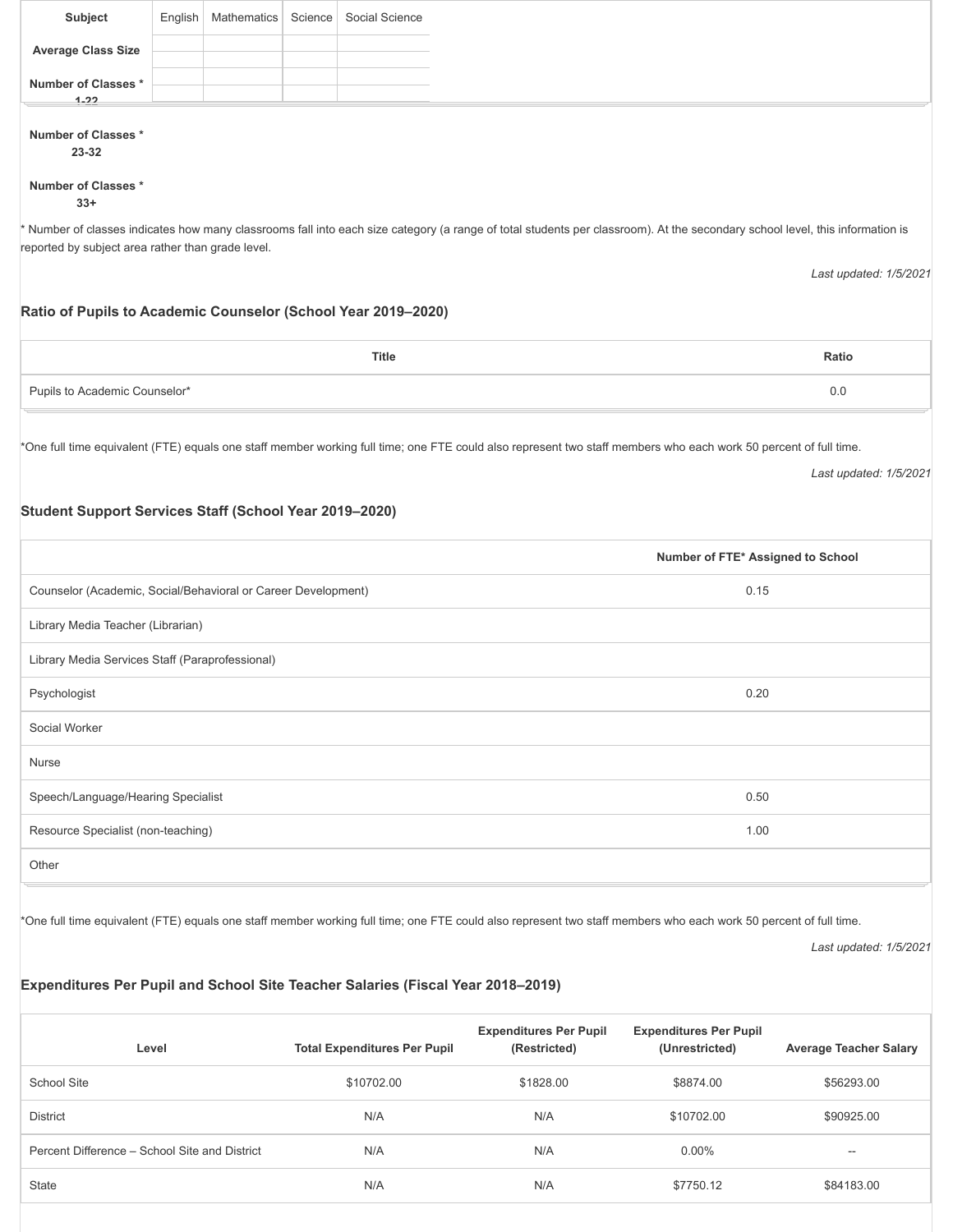| Level                                      | <b>Total Expenditures Per Pupil</b> | <b>Expenditures Per Pupil</b><br>(Restricted) | <b>Expenditures Per Pupil</b><br>(Unrestricted) | <b>Average Teacher Salary</b> |
|--------------------------------------------|-------------------------------------|-----------------------------------------------|-------------------------------------------------|-------------------------------|
| Percent Difference – School Site and State | N/A                                 | N/A                                           | $\overline{\phantom{a}}$                        | $\overline{\phantom{a}}$      |
|                                            |                                     |                                               |                                                 |                               |

Note: Cells with N/A values do not require data.

*Last updated: 1/7/2021*

#### **Types of Services Funded (Fiscal Year 2019–2020)**

Palm Lane offers additional programs beyond the traditional K-6 model. Palm Lane's Transitional Kindergarten program allows select 5-year-olds the opportunity to have an additional year of kindergarten readiness. This gives students ample time to transition more smoothly into Kindergarten after having a year to acquire basic Kinder-readiness skills. Palm Lane uses general funds, Title I, and Title III funds to provide support to its Transitional Kindergarten program.

Palm Lane also offers a free after school program that is open to all students in Grades T K-6, Monday - Friday immediately after school until 5:30 p.m. T his program provides homework help, a nutritious snack and time for students to engage in extracurricular activities. This program is run by highly-qualified staff. T his program is funded through General and Title I Funds.

Robotics and STEAM (Science, Technology, Engineering, Arts, and Math) are pinnacle additions to Palm Lane's instructional program. Using small robots called Cube lets and Oz bots, students in grades T K-6 learn and practice how to code, solve problems, collaborate, and present ideas. T these tasks not only teaches students how to think critically but also provides additional opportunities to practice math skills. Palm Lane also uses Meet the Masters to teach students about Art. Students learn about past artists, and they are provided with art materials to reproduce the art that they learn about. These programs are funded through Title I and PCSGP Funds.

Palm Lane staff are dedicated to ensuring that student achievement is maximized and students have access to additional resources beyond the CORE curriculum to improve learning. English Learners comprise over 65% of Palm Lane's student body. Using Lexia and PowerUP reading intervention, English Learners are given an additional hour a day to build reading skills. Additionally, Palm Lane uses ST Math to supplement the CORE math curriculum w where students can practice math skills.

To address the need for a school-wide character development program, Palm Lane is in the development phase of Positive Behavior Intervention and Supports (PBIS). A team of teachers, as well as administration, attend professional development at the Orange County Office of Education as part of its Year 1 development of the program. PBIS will be fully in place at the beginning of the 2020-2021 school year. The goal of this program is to eliminate bullying, encourage positive behavior, and be proactive, rather than reactive, when dealing with student discipline concerns.

All learners at Palm Lane have access to high-quality instruction. Palm Lane's RSP Program is designed to ensure that students who need additional learning and behavioral supports are given opportunities to access the curriculum and enjoy all of the programs that Palm Lane offers with barriers. We contract with outside providers to provide psychological, speech, and counseling services in support of student IEP goals.

So that we can ensure no student's needs are unmet, Palm Lane has a Student Study/Success Team whose sole mission is to work with teachers to identify student concerns well in advance of those concerns turning into barriers to learning. The SST team meets up to 3 times a year for each student identified to set goals, monitor progress on goals, get feedback from parents and teachers, and put supports and systems in place to help students succeed.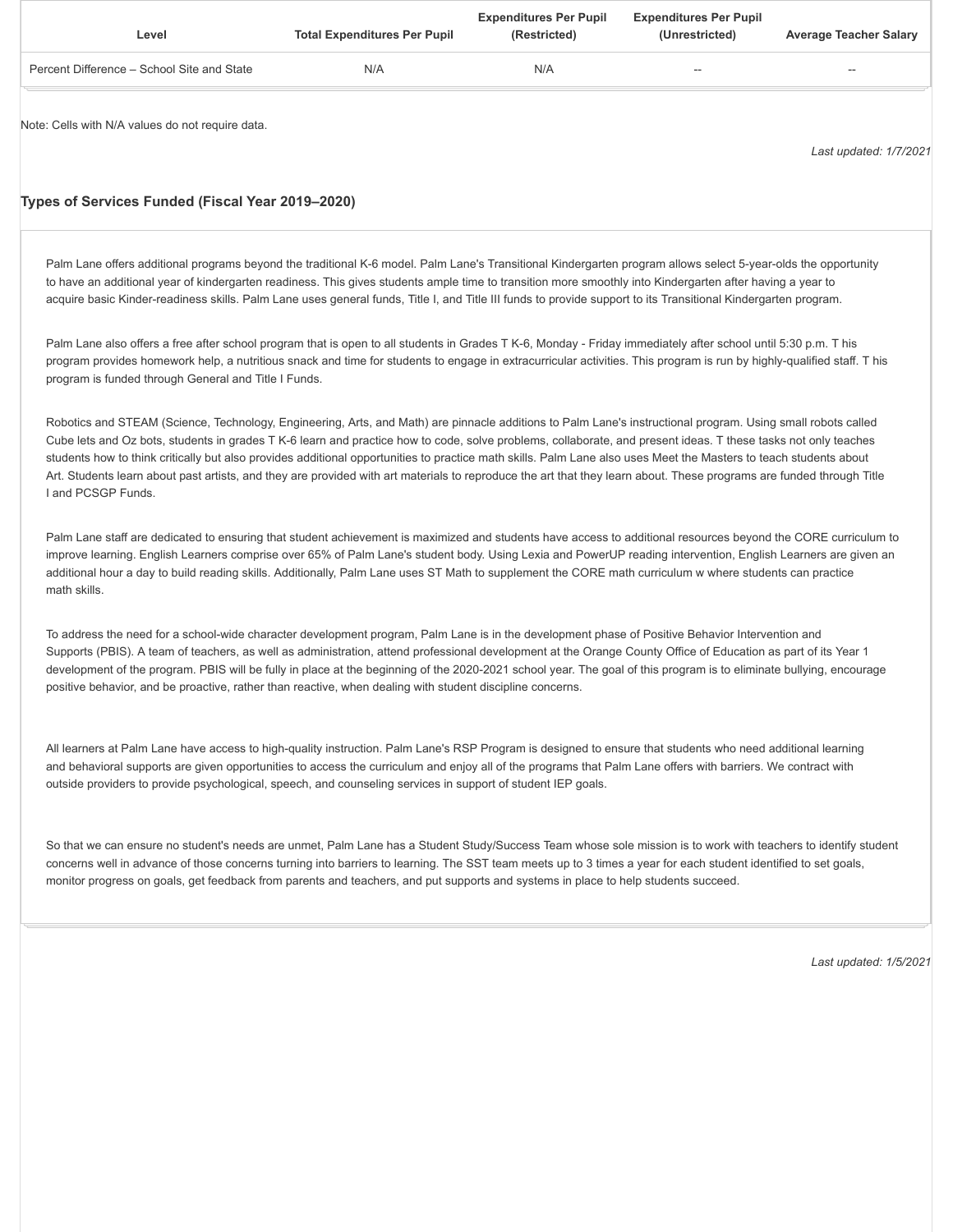## **Teacher and Administrative Salaries (Fiscal Year 2018–2019)**

| Category                                      | <b>District Amount</b> | <b>State Average For Districts In Same Category</b> |
|-----------------------------------------------|------------------------|-----------------------------------------------------|
| Beginning Teacher Salary                      | \$55,650               | \$51,004                                            |
| Mid-Range Teacher Salary                      | \$91,456               | \$82,919                                            |
| <b>Highest Teacher Salary</b>                 | \$109,521              | \$104,604                                           |
| Average Principal Salary (Elementary)         | \$135,945              | \$131,277                                           |
| Average Principal Salary (Middle)             | \$                     | \$136,163                                           |
| Average Principal Salary (High)               | \$                     | \$128,660                                           |
| Superintendent Salary                         | \$281,801              | \$230,860                                           |
| Percent of Budget for Teacher Salaries        | 34.00%                 | 35.00%                                              |
| Percent of Budget for Administrative Salaries | 5.00%                  | 5.00%                                               |

# For detailed information on salaries, see the CDE Certificated Salaries & Benefits web page at <https://www.cde.ca.gov/ds/fd/cs/>.



**Principal Salary Chart**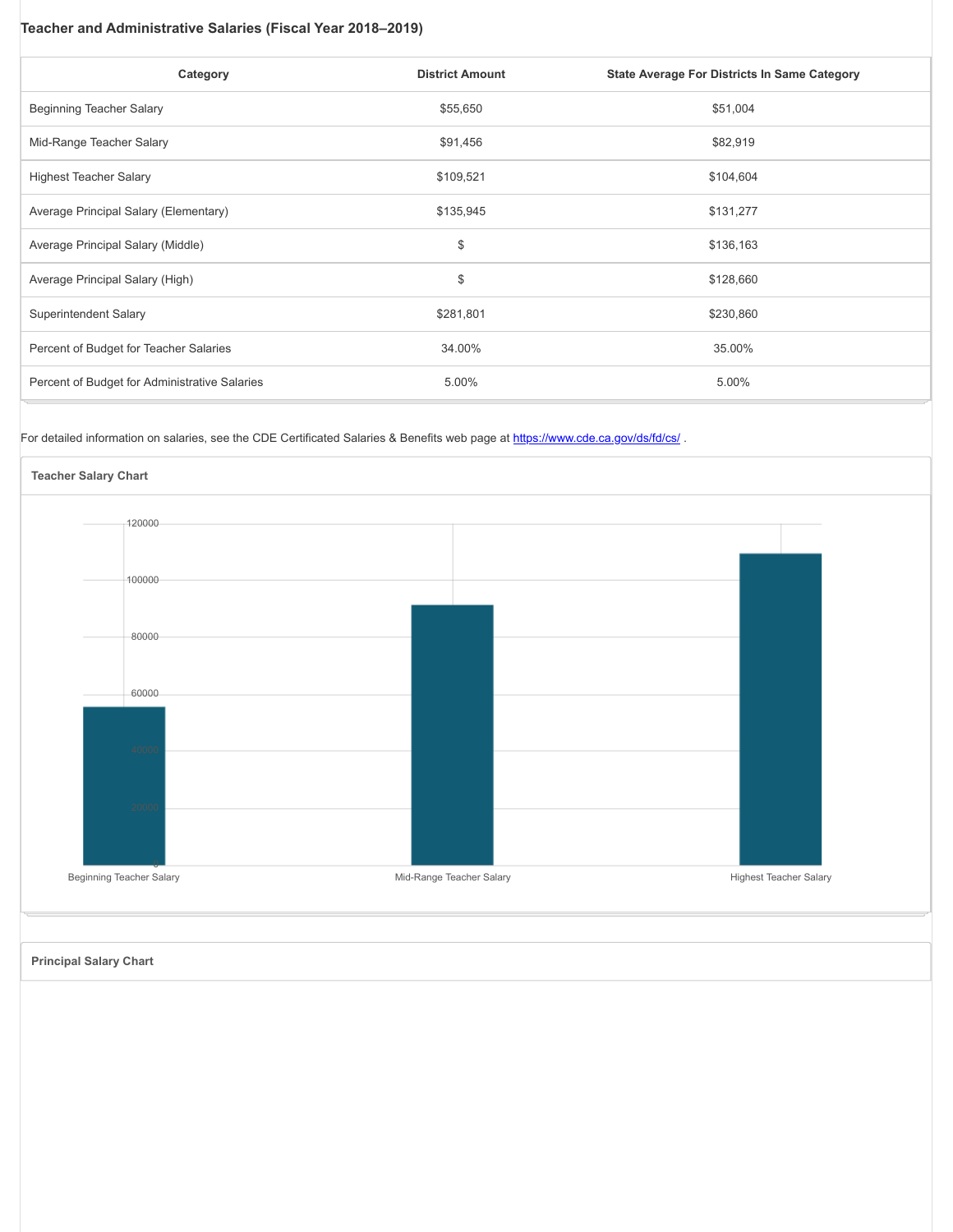| 150000                                |                                   |                                 |
|---------------------------------------|-----------------------------------|---------------------------------|
| 25000                                 |                                   |                                 |
| 100000                                |                                   |                                 |
| 75000                                 |                                   |                                 |
| 50000                                 |                                   |                                 |
| 25000                                 |                                   |                                 |
| Average Principal Salary (Elementary) | Average Principal Salary (Middle) | Average Principal Salary (High) |

Ш